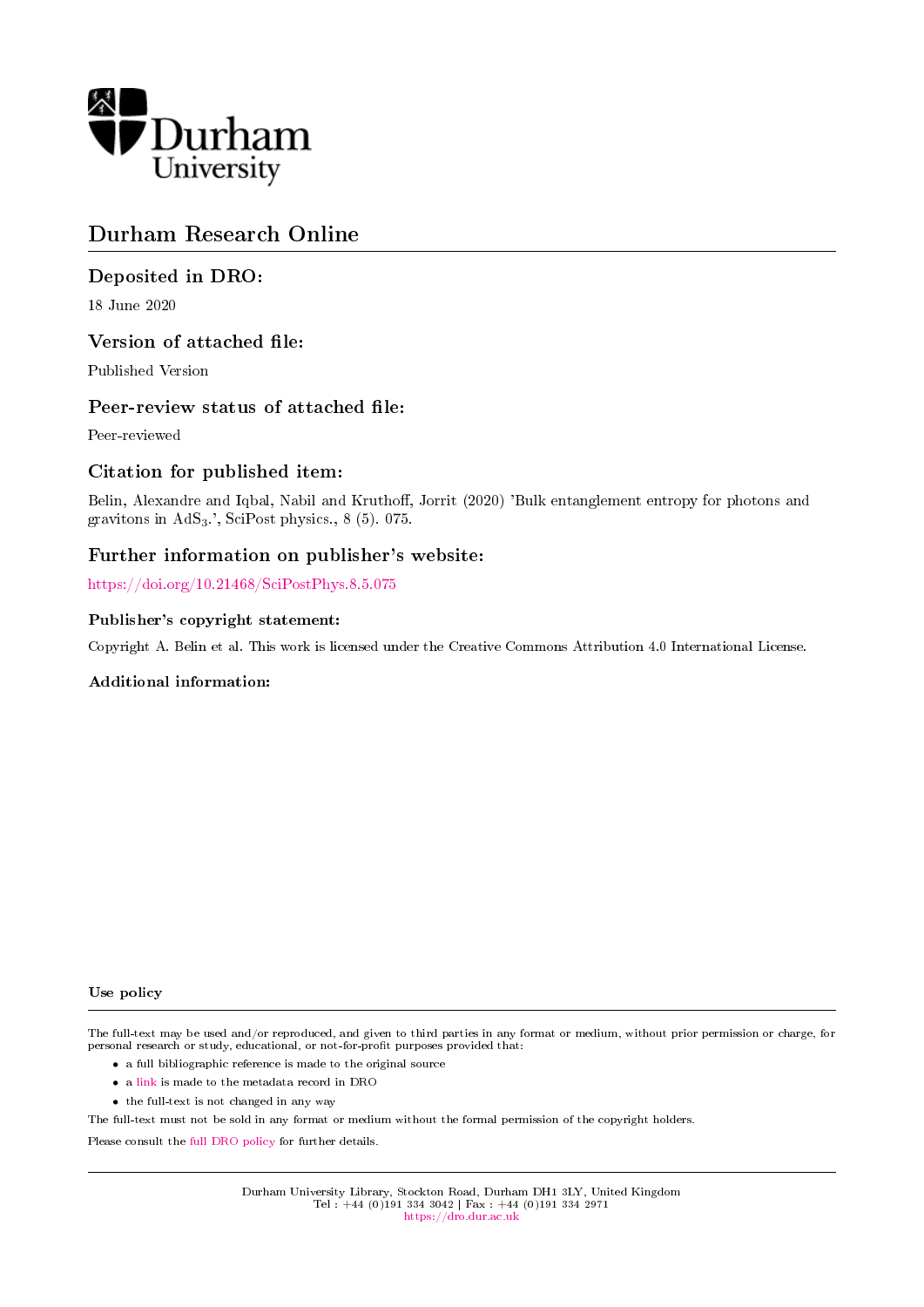# <span id="page-1-0"></span>**Bulk entanglement entropy for photons and gravitons in AdS<sup>3</sup>**

**Alexandre Belin1***?* **, Nabil Iqbal2**† **and Jorrit Kruthoff <sup>3</sup>**§

 CERN, Theory Division, 1 Esplanade des Particules, Geneva 23, CH-1211, Switzerland Centre for Particle Theory, Department of Mathematical Sciences, Durham University, South Road, Durham DH1 3LE, UK Stanford Institute for Theoretical Physics, Stanford University, Stanford, CA 94305, USA

> *?* [a.belin@cern.ch](mailto:a.belin@cern.ch) † [nabil.iqbal@durham.ac.uk](mailto:nabil.iqbal@durham.ac.uk) § [kruthoff@stanford.edu](mailto:kruthoff@stanford.edu)

## **Abstract**

**We study quantum corrections to holographic entanglement entropy in AdS3/CFT2; these are given by the bulk entanglement entropy across the Ryu-Takayanagi surface for all fields in the effective gravitational theory. We consider bulk** *U***(1) gauge fields and gravitons, whose dynamics in AdS<sup>3</sup> are governed by Chern-Simons terms and are therefore topological. In this case the relevant Hilbert space is that of the edge excitations. A novelty of the holographic construction is that such modes live not only on the bulk entanglement cut but also on the AdS boundary. We describe the interplay of these excitations and provide an explicit map to the appropriate extended Hilbert space. We compute the bulk entanglement entropy for the CFT vacuum state and find that the effect of the bulk entanglement entropy is to renormalize the relation between the effective holographic central charge and Newton's constant. We also consider excited states obtained by acting with the** *U***(1) current on the vacuum, and compute the difference in bulk entanglement entropy between these states and the vacuum. We compute this UV-finite difference both in the bulk and in the CFT finding a perfect agreement.**

Copyright A. Belin *et al*. This work is licensed under the Creative Commons [Attribution 4.0 International License.](http://creativecommons.org/licenses/by/4.0/) Published by the SciPost Foundation.

Received 24-01-2020 Accepted 24-04-2020 Published 13-05-2020 doi:10.21468/[SciPostPhys.8.5.075](http://dx.doi.org/10.21468/SciPostPhys.8.5.075)



## **Contents**

| 1 Introduction                               |    |
|----------------------------------------------|----|
| 2 CFT calculation                            | 5  |
| Entanglement in $CFT2$<br>2.1                | 5  |
| 2.2 Current states                           | 6  |
| 3 Bulk entanglement entropy for photons      | 7  |
| 3.1 Chern-Simons theory and the chiral boson | 8  |
| 3.2 Factorization of the bulk Hilbert space  | 9  |
| 3.3 Conformal transformations                | 9  |
| 3.4 Torus partition function                 | 11 |
|                                              |    |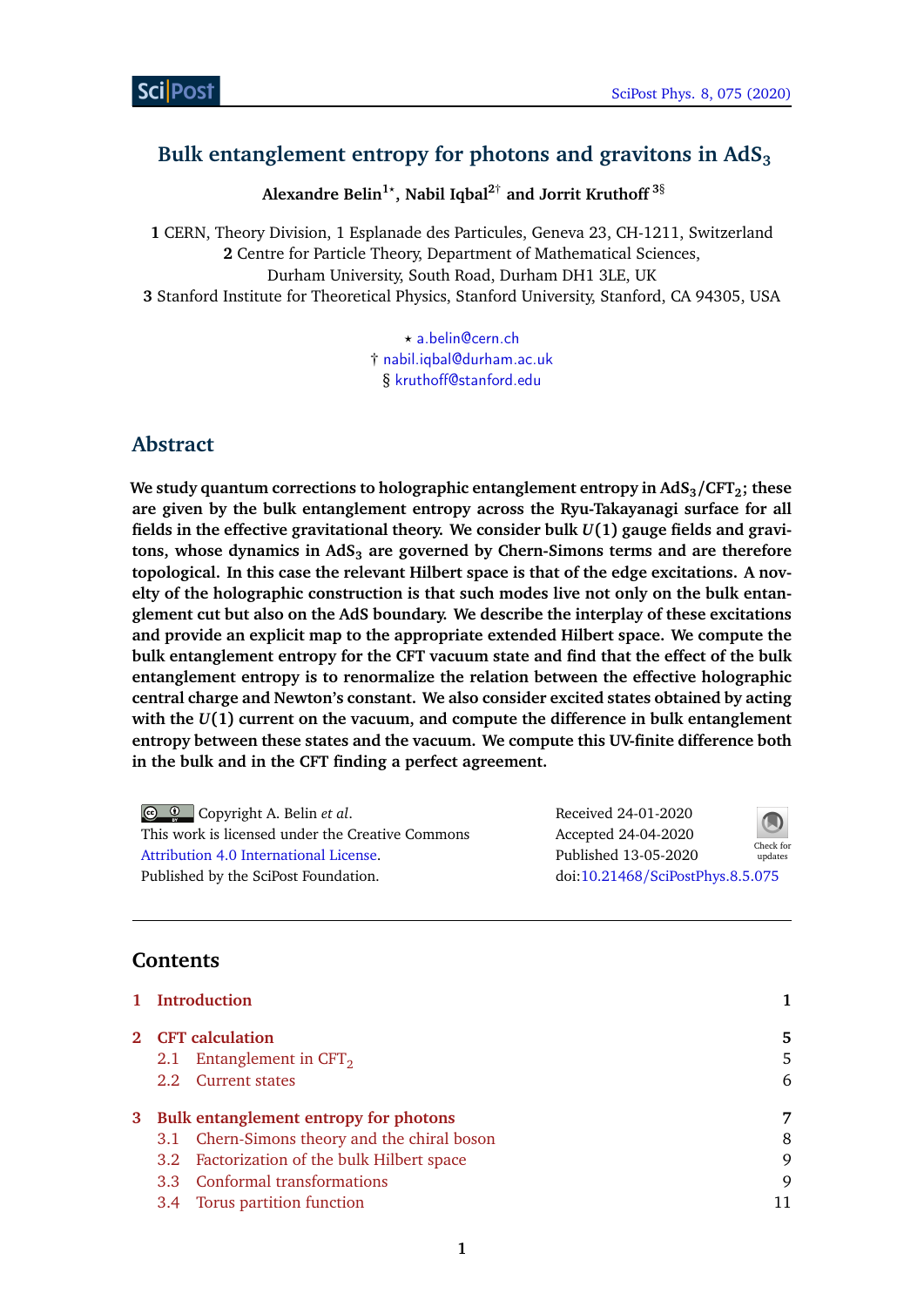| 4 Bulk entanglement entropy for gravitons<br>5 Discussion<br>A Known facts about Abelian Chern-Simons theories<br>A.1 $U(1)$ chiral Chern-Simons theory<br>A.2 Doubled Chern-Simons theory<br>Entanglement entropy computation from wave-functions in<br>B<br><b>Chern-Simons theory</b><br><b>References</b> |  | 3.5 Excited state and OPE coefficients | 13 |
|---------------------------------------------------------------------------------------------------------------------------------------------------------------------------------------------------------------------------------------------------------------------------------------------------------------|--|----------------------------------------|----|
|                                                                                                                                                                                                                                                                                                               |  |                                        | 17 |
|                                                                                                                                                                                                                                                                                                               |  |                                        | 18 |
|                                                                                                                                                                                                                                                                                                               |  |                                        | 21 |
|                                                                                                                                                                                                                                                                                                               |  |                                        | 21 |
|                                                                                                                                                                                                                                                                                                               |  |                                        | 22 |
|                                                                                                                                                                                                                                                                                                               |  |                                        |    |
|                                                                                                                                                                                                                                                                                                               |  |                                        | 24 |
|                                                                                                                                                                                                                                                                                                               |  |                                        | 25 |

### <span id="page-2-0"></span>**1 Introduction**

Understanding the entanglement structure of quantum systems has led to profound results in many areas of physics, going from the characterization of topological phases of matter [[1,](#page-25-1)[2](#page-25-2)], to monoticity theorems for the central charges  $[3-5]$  $[3-5]$  $[3-5]$  and proofs of energy conditions  $[6,7]$  $[6,7]$  $[6,7]$  $[6,7]$  in quantum field theory. Perhaps more surprisingly, entanglement has also played a prominent role in elucidating the emergence of spacetime in holography and quantum gravity. This was pioneered by the discovery of the Ryu-Takayanagi (RT) formula for the CFT entanglement entropy [[8](#page-25-7)] in terms of the area of a minimal surface extending into the bulk.

The RT prescription holds at the classical level in the bulk, i.e. to leading order in the large *N* expansion in the boundary. The quantum corrections were worked out by Faulkner, Lewkowycz and Maldacena (FLM) and read [[9](#page-25-8)]

<span id="page-2-1"></span>
$$
S_{\rm EE}^{\rm CFT}(A) = \frac{\text{Area}(\gamma_A)}{4G_N} + S_{\rm EE}^{\rm bulk}(\Sigma_A),\tag{1.1}
$$

where *A* is a boundary subregion, *γ<sup>A</sup>* the RT surface and *Σ<sup>A</sup>* is the region extending between  $\gamma_A$  and *A*. *S*<sub>EE</sub> is the entanglement entropy of all fields present in the bulk effective field theory. Note that the bulk entanglement entropy is UV-divergent; the physics behind this UV divergence is essentially the same as the running of  $G_N$ , and the  $G_N$  appearing in the formula above is the running gravitational constant at the scale of interest. Contributions from one term can shift to the other under the RG flow, and the only unambiguous and UV-finite object is the sum of these two terms.

We are thus led to study the bulk entanglement entropy of the fields that make up the effective theory in the gravitational bulk. Apart from the UV issues that are present for any type of bulk field, there are additional subtleties which will be the object of this work: entanglement of the gauge fields. The bulk effective field theory always contains the graviton, and every continuous global symmetry of the boundary field theory (e.g. the CFT *R*-symmetry) results in a gauge field in the bulk. It is therefore important to understand how to compute the entanglement entropy of such fields. For ordinary gauge fields, there is by now a rich literature on the subject, see e.g. [[10–](#page-25-9)[16](#page-26-0)]. For gravitons much less is known, although there have been discussions about factorizability at the level of the classical phase space [[17](#page-26-1)[–20](#page-26-2)]. A computation of entanglement entropy for massless spin two fields across a sphere was also performed in [[21](#page-26-3)].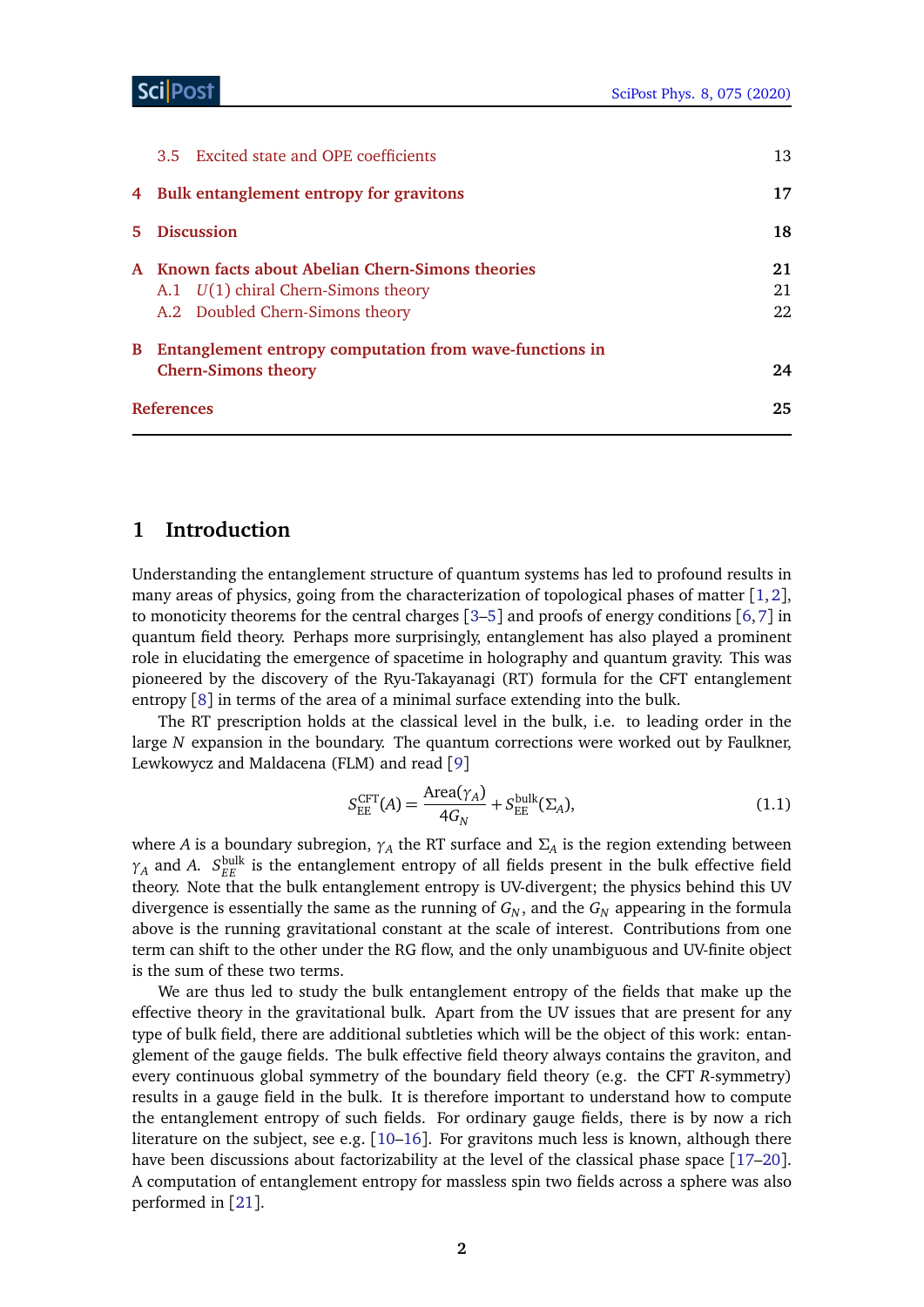Subtleties arise in this context because for gauge fields, the Hilbert space does not factorize between two subregions, even on the lattice. One must therefore be extra careful when cutting open spatial regions. To deal with this issue, it is common to introduce an *extended* Hilbert space [[22](#page-26-4)], such that the Hilbert space of the total system can be embedded into a factorized product

$$
\mathcal{H} \subset \mathcal{H}_A \otimes \mathcal{H}_B. \tag{1.2}
$$

This procedure must of course be done in a gauge-invariant way, which typically introduces new degrees of freedom at the cut, known as edge modes [[10,](#page-25-9)[13,](#page-26-5)[23](#page-26-6)]. The issue is somewhat more severe for certain "ungappable" gauge theories, e.g. Abelian Chern-Simons theory of a single gauge field in three dimensions. Such ungappable gauge theories are often chiral, though this is not a necessary condition [[24,](#page-26-7) [25](#page-26-8)]. When such gauge theories are placed on a manifold with a physical boundary, the boundary supports gapless edge modes. Relatedly, if we make an *entanglement* cut in order to compute an entanglement entropy, the "same" gapless modes make an appearance at the non-physical entangling surface, as a particular realization of the edge degrees of freedom required to restore gauge invariance. In this case one can imagine that the entangling edge degrees of freedom are gapless, and the powerful techniques of conformal field theory can be used to understand their contribution to the entanglement entropy [[26](#page-26-9)].

In this work, we will study these issues in the context of holography, i.e. we will discuss the bulk gauge theories that arise in examples of AdS $_{3}/\mathrm{CFT}_{2}.$  In the simplest case of a boundary *U*(1) symmetry, the dominant term in the bulk low energy effective action is generally a single Chern-Simons term, resulting in a bulk topological theory. Our task is therefore to compute entanglement entropy in Chern-Simons theory on a manifold with a boundary, when the entanglement cut intersects the boundary; this follows from the FLM prescription. To the best of our knowledge, such a geometry has not been considered before in the rich literature on entanglement entropy in Chern-Simons theory (see for example [[27–](#page-26-10)[31](#page-27-0)] and references therein). We will study this issue carefully and describe the interaction of the modes living on the fictitious entanglement cut with the modes living on the actual physical boundary of the system.

A further application of these issues is to the metric itself, i.e. to quantum gravity. The issue of the factorizability of the quantum gravity Hilbert space is an important open problem. In this work we make some extremely preliminary steps in this direction. In particular, in three bulk dimensions the gravitational theory is topological, and is formally similar to the Chern-Simons theories discussed above; in paticular, the Hilbert space of perturbative excitations is formed from "boundary gravitons", i.e. modes living on the physical boundary [[32](#page-27-1)]. A recent clear exposition of this point can be found in [[33](#page-27-2)].

While most of our analysis is motivated by addressing the question of entanglement in holography, the procedure we discuss is somewhat more general and probes the issue of factorizability of the Hilbert space. We believe our results may have applications to topological phases in condensed matter theory. In particular, our work addresses in the context of a gapless edge theory issues similar to those discussed for a *gapped* edge theory in [[34,](#page-27-3)[35](#page-27-4)].

### **Summary of Results**

In this paper, we provide a construction to cut open the bulk spatial slice in order to write a reduced density matrix, see figure [1.](#page-4-0) We give an explicit map to the extended Hilbert space which is suitable for topological bulk theories. The map is of the form

<span id="page-3-0"></span>
$$
\mathcal{M}: \mathcal{H} \to \mathcal{H} \otimes \mathcal{H}, \quad |\psi\rangle \to |\psi_E\rangle = \sum_{ij} c_{ij} |E_i\rangle \otimes |E_j\rangle, \tag{1.3}
$$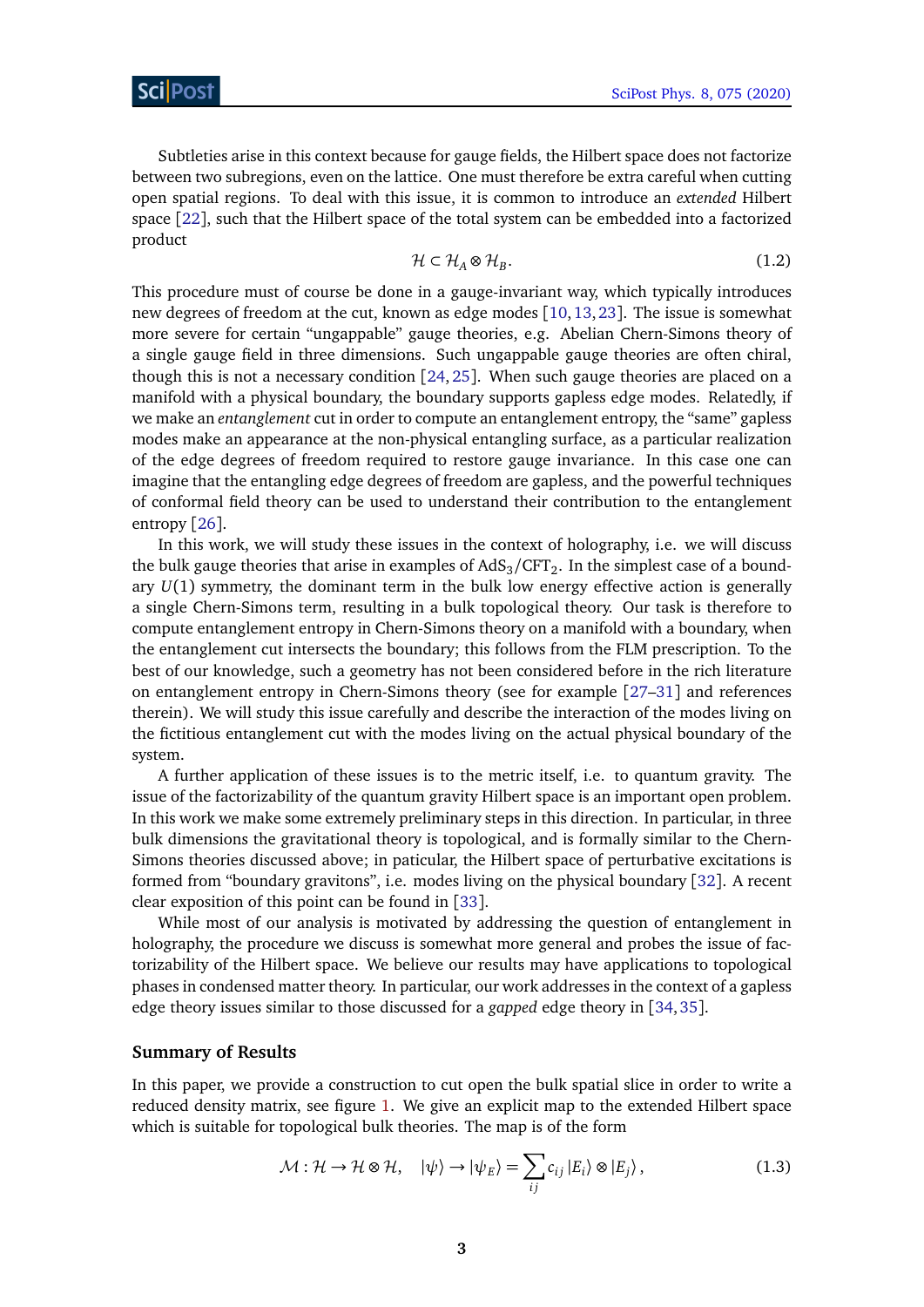<span id="page-4-0"></span>

Figure 1: We cut the bulk spatial slice open along the RT surface and factorise the bulk Hilbert space explicitly. The edge modes now run both along the bulk cut and the boundary of  $AdS_3$ .

for coefficients  $c_{ij}$  that we compute and which depend on the original choice of state for the full theory. As we will explain, this computation is simplest when the UV regulator is picked such that entanglement cut degrees of freedom and the physical boundary degrees of freedom are the same, along with a *transparent* boundary condition at the junction; relaxing these assumptions requires a more involved computation (though the methodology we propose still applies). The state [\(1.3\)](#page-3-0) can be viewed as a generalization of a high temperature thermal state, where the temperature plays the role of the inverse cutoff.

Given this choice of regulator, we can compute the bulk entanglement entropy for a generic topological field theory in the bulk. For a boundary interval of angle *θ* we find in the vacuum

$$
S_{\text{bulk}} = \frac{c_{\text{top}}}{3} \log \left( \frac{2}{\epsilon_{\text{CFT}}} \sin \left( \frac{\theta}{2} \right) \right) + \frac{c_{\text{top}}}{3} \frac{L}{2 \epsilon_{\text{bulk}}} + S_{\text{top}},\tag{1.4}
$$

where *L* is the length of the *bulk* entanglement cut, and where  $\epsilon_{\text{bulk}}, \epsilon_{\text{CFT}}$  are the bulk and boundary UV-cutoffs, and  $c<sub>top</sub>$  is a number parametrizing the number of edge degrees of freedom. The result presented above is valid for any topological theory placed on a spatial disk, when the entanglement cut intersects the boundary. In holography, the FLM relation [\(1.1\)](#page-2-1) implies that *L* is fixed to be the length of the bulk geodesic, and combining this with the classical RT result we find the following dual CFT entropy: $<sup>1</sup>$  $<sup>1</sup>$  $<sup>1</sup>$ </sup>

$$
S_{\text{CFT}} = \frac{A}{4G_N} + S_{\text{bulk}} = \left(\frac{\ell_{\text{AdS}}}{2G_N} + \frac{c_{\text{top}}}{3} \frac{\ell_{\text{AdS}}}{\epsilon_{\text{bulk}}} + \frac{c_{\text{top}}}{3}\right) \log\left(\frac{2}{\epsilon_{\text{CFT}}} \sin\left(\frac{\theta}{2}\right)\right). \tag{1.5}
$$

We find that the bulk entanglement entropy is a sum of two terms, both of which effectively renormalize the relation between the central charge of the holographic CFT and *G<sup>N</sup>* . Symmetry arguments imply that it was the only possible consistent outcome, since the entanglement entropy of an interval in the vacuum is fixed by symmetry. Our result thus illustrates this phenomenon.

The above framework is completely general for any topological field theory in the bulk, and so applies straightforwardly to the case of a *U*(1) Chern-Simons theory, which is our main application. We also boldly apply it to the case of the 3d graviton, where (given certain assumptions) we also find reasonable results. (Here  $c_{\rm top} = \frac{1}{2}$  $\frac{1}{2}$  for a single chiral  $U(1)$  and  $c_{\text{top}} = 1$ for left- and right-moving boundary gravitons).

In the case of a  $U(1)$  gauge theory we also go further, computing the change in the entanglement entropy for excited states. The bulk theory is topological so the area does not change

<sup>&</sup>lt;sup>1</sup>We will drop the constant piece  $S_{\text{top}}$  since it is not universal and can be changed by rescaling the CFT cutoff.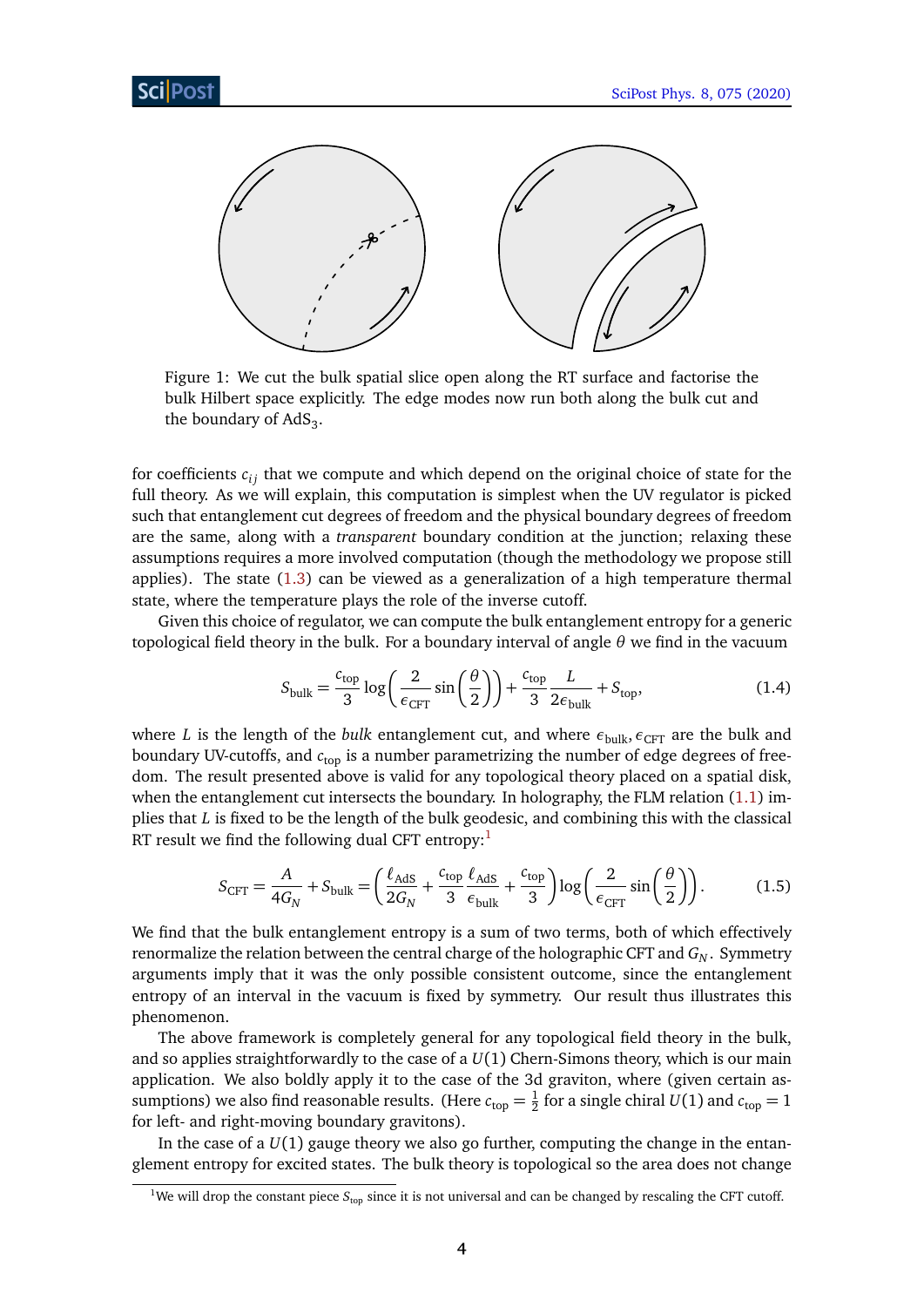but we compute the difference in bulk entanglement entropy. We find complete agreement with the CFT answer, therefore providing a check of the FLM formula. To the best of our knowledge, this is the only check of the FLM formula [\(1.1\)](#page-2-1) which is not fixed by conformal symmetry and does not require an expansion, holding for arbitrary interval size.

The paper is organised as follows. We start in section [2](#page-5-0) by a brief discussion of the CFT computation of entanglement entropy in 2*d* CFTs. We discuss excited states, in particular the state where we act with a *U*(1) conserved current on the vacuum. In section [3](#page-8-0) we move to the main part of the paper and discuss the computation of the bulk entanglement entropy. This requires splitting the bulk Hilbert space which we discuss in detail. We then apply the resulting procedure to *U*(1) Chern-Simons theory. In section 4, we discuss the bulk entanglement entropy for the boundary gravitons. We conclude in section [5](#page-19-0) with various extensions of our computations and an interpretation for the renormalization of  $G_N$ . In appendix [A](#page-21-0) we collect some known results about Chern-Simons theory and discuss the case where the theory has both left and right-moving sectors leading to a non-chiral boson along its boundary. We compute the vacuum entanglement from the *U*(1) Chern-Simons wave functional on the torus in appendix [B.](#page-24-0)

In the final stages of preparation of this paper, [[36](#page-27-5)] appeared, which numerically computes the entanglement entropy in integer quantum hall states with an entanglement cut intersecting a physical boundary; their results agree with our EFT approach where a comparison is possible. [[37](#page-27-6)] also appeared, where the entanglement entropy in Jackiw-Teitelboim gravity is computed; this is a detailed two-dimensional counterpart of the three-dimensional calculation outlined in section [4.](#page-17-0)

## <span id="page-5-0"></span>**2 CFT calculation**

In this section, we give a short review of the method to compute entanglement entropy in 2d CFTs, with a focus on excited states of large *c* CFTs. For a more in depth review of the subject, we refer the reader to [[38–](#page-27-7)[41](#page-27-8)].

### <span id="page-5-1"></span>**2.1 Entanglement in CFT**<sub>2</sub>

Consider a 2d CFT in a state  $|\psi\rangle$ . We will divide the Hilbert space into two subsystems, A and its complement  $\overline{A}$ . The reduced density matrix of the subsystem  $A$  is given by

$$
\rho_A \equiv \text{Tr}_{\bar{A}} |\psi\rangle \langle \psi| \,, \tag{2.1}
$$

from which we can compute the entanglement entropy, which is the von Neumann entropy of the reduced density matrix

$$
S_{\rm EE} = -\text{Tr}\rho_A \log \rho_A. \tag{2.2}
$$

In quantum field theory, it is often difficult to directly compute the entanglement entropy so it is common to resort to the replica trick  $[38, 42]$  $[38, 42]$  $[38, 42]$  $[38, 42]$  $[38, 42]$ . We first compute the Rényi entropies

$$
S_n \equiv \frac{1}{1-n} \log \text{Tr} \rho_A^n,\tag{2.3}
$$

and then analytically continue the Rényi entropies in *n* to obtain the entanglement entropy:<sup>[2](#page-1-0)</sup>

$$
S_{\rm EE} = \lim_{n \to 1} S_n. \tag{2.4}
$$

<sup>&</sup>lt;sup>2</sup>At large central charge, subtleties can appear in the analytic continuation [[43–](#page-27-10)[47](#page-28-0)]. To the best of our knowledge, they do not play any role for the type of states discussed here.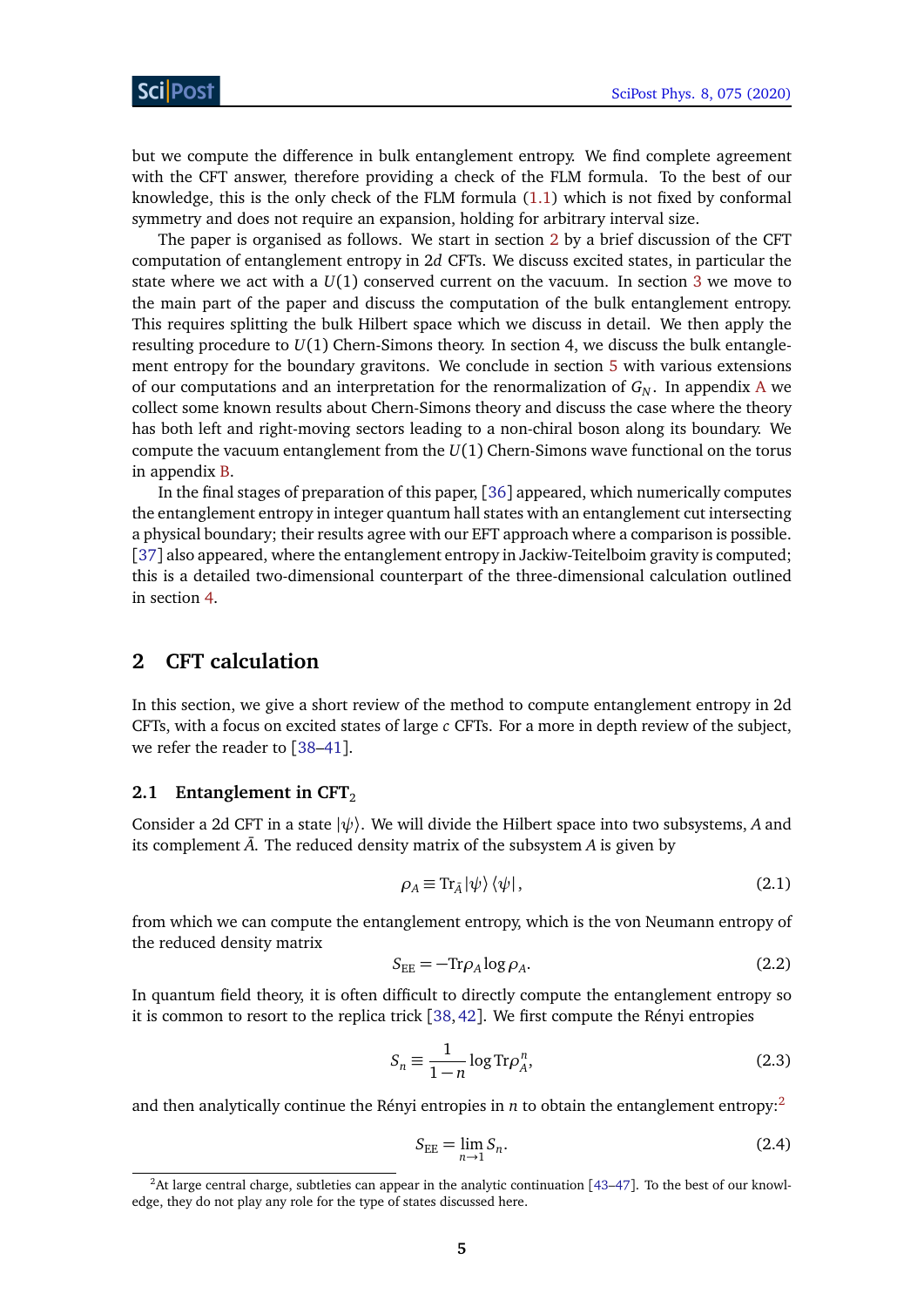In this paper, we will consider a 2d CFT C on a circle of length 2*π* parametrized by a coordinate *ϕ* and we define the subsytem *A* to be the spatial interval with size *θ*.

The states we will be interested in are those obtained by acting with a primary operator on the vacuum, namely

$$
|\psi\rangle = O(0)|0\rangle, \qquad (2.5)
$$

for a Virasoro primary operator *O* with dimensions  $(h,\bar{h}).$  The dual state is given by

$$
\langle \psi | = \lim_{z \to \infty} \langle 0 | O(z) z^{2h} \bar{z}^{2\bar{h}}. \tag{2.6}
$$

When the operator is the identity, namely the state is the CFT vacuum, the entanglement entropy is fixed by symmetry and reads

$$
S_{\rm EE} = \frac{c}{3} \log \left( \frac{2}{\epsilon_{\rm CFT}} \sin \left( \frac{\theta}{2} \right) \right),\tag{2.7}
$$

which is UV-divergent and we have introduced a CFT cutoff  $\epsilon_{\text{CFT}}$ .

We will be interested in computing a UV-finite quantity which is the difference in entanglement entropies between an excited state and the vacuum. We start by computing the difference in Rényi entropies Tr*ρ n*

$$
\Delta S_n \equiv S_n^{\text{ex}} - S_n^{\text{vac}} = \frac{1}{1 - n} \log \frac{\text{Tr} \rho_A^n}{\text{Tr} \rho_{A,\text{vac}}^n}.
$$
 (2.8)

After a conformal transformation, one can map this quantity to 2*n*-point correlation function on the plane [[39](#page-27-11)].

<span id="page-6-1"></span>
$$
\frac{\text{Tr}\rho_A^n}{\text{Tr}\rho_{A,\text{vac}}^n} = e^{-i\theta(h-\bar{h})} \left(\frac{2}{n}\sin\left(\frac{\theta}{2}\right)\right)^{2n(h+\bar{h})} \left\langle \prod_{k=0}^{n-1} O(\tilde{z}_k) O(z_k) \right\rangle, \tag{2.9}
$$

<span id="page-6-2"></span>with

$$
z_k = e^{-i(\theta - 2\pi k)/n}
$$
,  $\tilde{z}_k = e^{2\pi i k/n}$ ,  $k = 0, ..., n - 1$ . (2.10)

Once the conformal transformation has been performed, the 2*n* operators lie on the unit circle, which we will call the *clock* geometry, see figure [2.](#page-7-0) Equation [\(2.9\)](#page-6-1) is the key formula to compute the entanglement entropy for the excited state.

So far, we have reviewed the general procedure that works for all primary states of 2*d* CFTs. We will now focus on large *c* CFTs and in particular on the excited state obtained by acting with a global *U*(1) current on the vacuum.

#### <span id="page-6-0"></span>**2.2 Current states**

In the first part of this work, we will assume that the CFT possesses a global *U*(1) symmetry such that the chiral algebra is given by a *U*(1) Kac-Moody algebra at level *k*. As we have seen, the Rényi entropies of certain excited states are given by 2*n*-point correlation functions which in general are hard to compute. Fortunately, we are interested in states created by the insertion of a *U*(1) current and the arbitrary point correlation function of currents is completely fixed by symmetry! While large *c* (in particular large *c* factorization) was a crucial ingredient to have control over the Rényi entropies for scalar excitations [[41](#page-27-8)], it is somewhat less crucial here since the 2*n*-point function is fixed by a symmetry independently of the value of *k*. Our calculations will not depend on the value of *k*, but in applying our results to AdS/CFT following the RT and FLM prescriptions, we should of course take the level *k* to be large.[3](#page-1-0)

 ${}^{3}$ In the microscopic examples of AdS<sub>3</sub>/CFT<sub>2</sub> such as the D1D5 CFT, the level is related to the central charge by supersymmetry and we have  $k = c/6$ . In that case, the global symmetry is actually bigger, namely  $SU(2)$ , and we would take the *U*(1) to be in the Cartan subalgebra.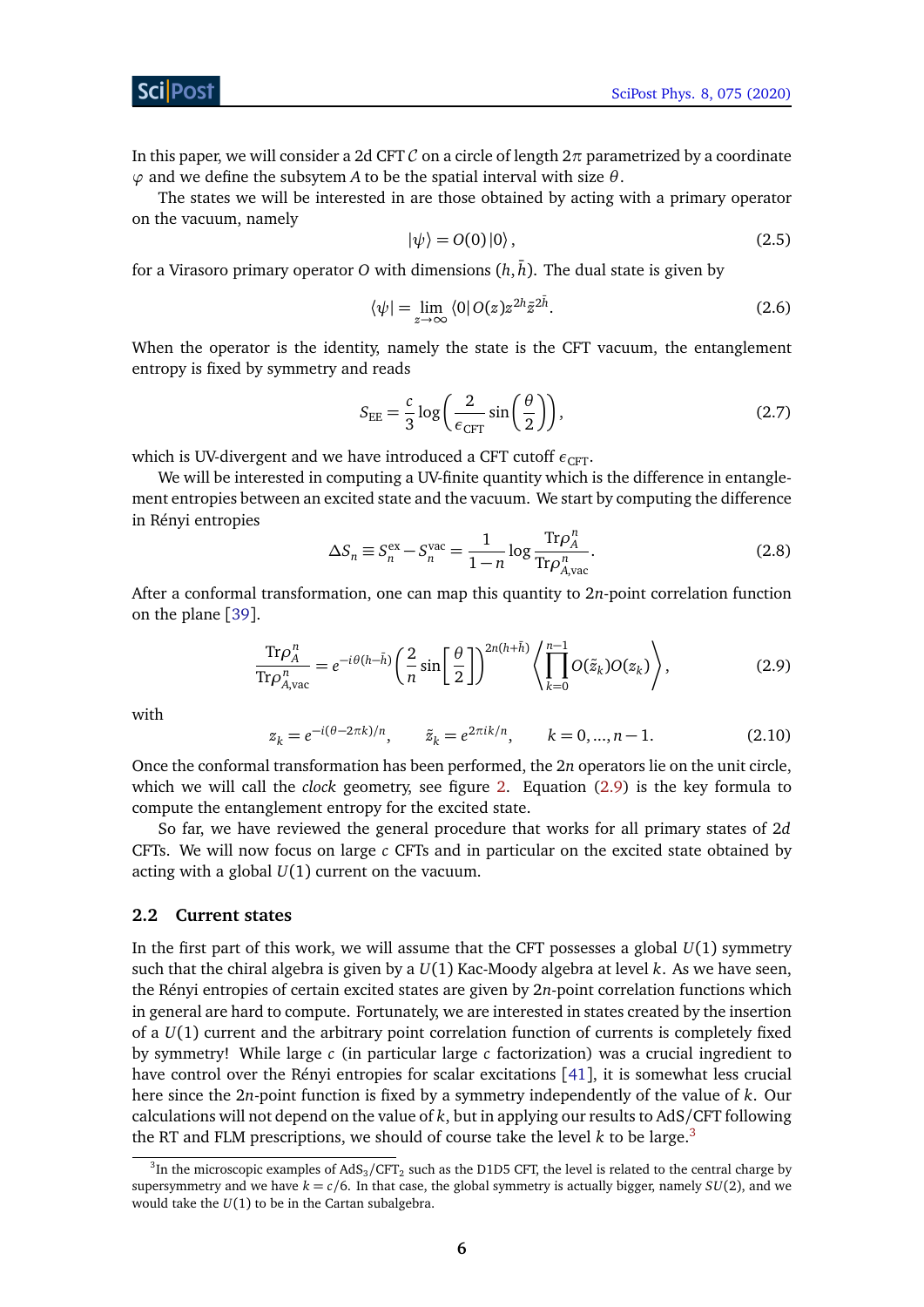<span id="page-7-0"></span>

Figure 2: Geometry of our set-up. *Left*: The geometry before the uniformization map. The operators *O* are inserted at  $\pm \infty$  to create  $|\psi\rangle$  and  $\langle \psi |$ . The region *A* of length  $\theta$ is displayed in red. *Right*: Clockwise arrangement of operators along the unit circle in the replicated theory after unformization and a conformal map to the plane. The distance between the operators at  $z_k$  and  $\tilde{z}_k$  along the unit circle is  $\theta/n$ , the interval length divided by *n*.

It is straightforward to compute the correlation function [\(2.9\)](#page-6-1). One essentially computes all possible Wick contractions of the current. At that level, the calculation resembles that of the scalar excitation, although in this case it is exact. It is important to note that we have normalised the *U*(1) current *J* so that *J*(*z*)*J*(0)  $\sim$  *k*/*z*<sup>2</sup>. This matches the canonical normalisation of the Abelian Chern-Simons action we discuss below. This normalisation will not enter in the difference in Rényi entropies. They read,

<span id="page-7-2"></span>
$$
\Delta S_n = \frac{1}{1-n} \log \left( \left( \frac{1}{n} \sin \left[ \frac{\theta}{2} \right] \right)^{2n} Hf(M_{ij}) \right), \tag{2.11}
$$

where Hf(*M*) is the Haffnian of a matrix *M* defined by

$$
Hf(M) = \frac{1}{2^n n!} \sum_{g \in S_{2n}} \prod_{j=1}^n M_{g(2j-1),g(2j)},
$$
\n(2.12)

and

$$
M_{ij} = \begin{cases} \frac{1}{(\sin \frac{\pi(i-j)}{n})^2}, & i, j \le n \\ \frac{1}{(\sin(\frac{\pi(i-j)}{n} - \frac{\theta}{2n}))^2}, & i \le n, \quad j > n \\ \frac{1}{(\sin(\frac{\pi(i-j)}{n} + \frac{\theta}{2n}))^2}, & j \le n, \quad i > n \\ \frac{1}{(\sin(\frac{\pi(i-j)}{n})^2)}, & i, j > n. \end{cases}
$$
(2.13)

This is the exact expression for the difference in Rényi entropy of a current state. From this, one can actually perform the analytic continuation and obtain the final answer for the change in the entanglement entropy [[48](#page-28-1)[–51](#page-28-2)]

<span id="page-7-1"></span>
$$
\Delta S_{\rm EE} = S_{\rm EE}^{\rm current} - S_{\rm EE}^{\rm vac} = -2 \left( \log \left( 2 \sin \frac{\theta}{2} \right) + \Psi \left( \frac{1}{2 \sin \frac{\theta}{2}} \right) + \sin \frac{\theta}{2} \right). \tag{2.14}
$$

One of the goals of this work is to reproduce this answer from the FLM formula in the dual bulk theory, to which we now turn.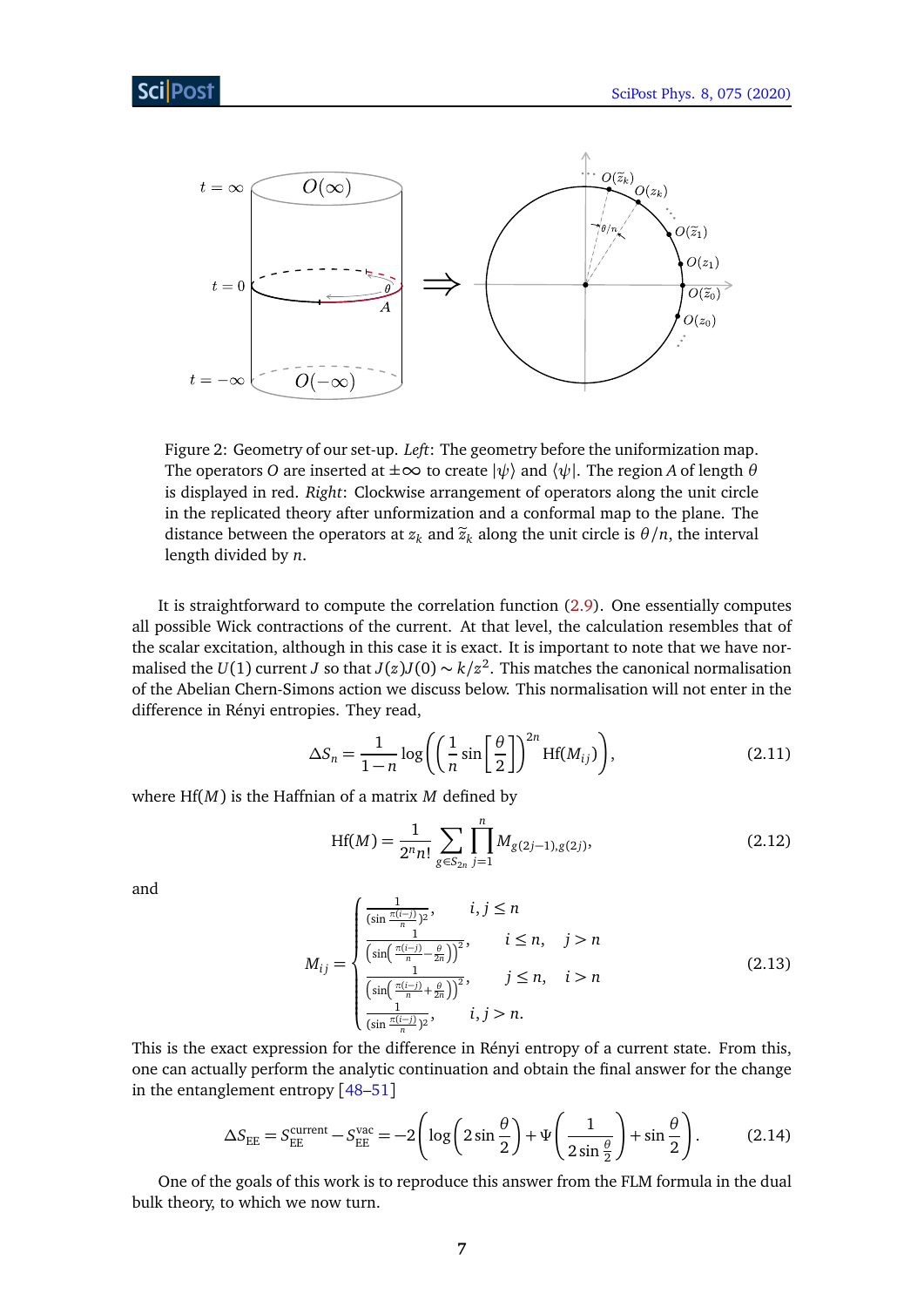## <span id="page-8-0"></span>**3 Bulk entanglement entropy for photons**

In this section we discuss the bulk computation. Including quantum corrections, the entanglement entropy of the boundary is given in the bulk by the FLM formula [[9](#page-25-8)]

<span id="page-8-2"></span>
$$
S_{\rm EE}^{\rm CFT}(A) = \frac{\text{Area}(\gamma_A)}{4G_N} + S_{\rm EE}^{\rm bulk}(\Sigma_A),\tag{3.1}
$$

where the bulk region  $\Sigma_A$  is the region between the boundary region *A* and the bulk minimal surface *γ<sup>A</sup>* . The bulk entanglement entropy piece is the Von Neumann entropy of the bulk matter fields in the bulk quantum state. In this section, we study the bulk dynamics dual to a global *U*(1) current on the boundary. Unlike in higher dimensional AdS/CFT, the low energy effective theory of the bulk  $U(1)$  gauge field is not given by a Maxwell term, but rather by a Chern-Simons term [[52](#page-28-3)]. The low-energy effective theory for the photons is therefore a Chern-Simons theory, which is topological.<sup>[4](#page-1-0)</sup> It turns out that specifying *exactly* which lowenergy theory governs the bulk dynamics is a slightly subtle question that we will address below. For this reason, we start by reviewing the salient features of *U*(1) Chern-Simons theory that are relevant for this work. We will be rather brief here, but see Appendix [A](#page-21-0) for more details and references.

#### <span id="page-8-1"></span>**3.1 Chern-Simons theory and the chiral boson**

To begin, it is well-understood that the holomorphic sector of a *U*(1) Kac-Moody algebra is represented holographically by  $U(1)$  Chern-Simons theory on AdS<sub>3</sub>:

$$
S_{CS}[A] = \frac{k}{4\pi} \int A \wedge dA = \frac{k}{4\pi} \int d^3x \, e^{\mu\nu\rho} A_{\mu} \partial_{\nu} A_{\rho}, \tag{3.2}
$$

<span id="page-8-4"></span>
$$
A \to A + d\Lambda, \qquad \Lambda \sim \Lambda + 2\pi,\tag{3.3}
$$

<span id="page-8-3"></span>with unit electric charges that couple to the gauge field as  $\exp(i\int A)$ . The Dirac condition implies that over all closed 2-manifolds,  $\int_{\mathcal{M}^2} dA = 2\pi \mathbb{Z}$ . *k* is an integer that maps to the level of the dual Kac-Moody algebra. There is a subtle difference between even and odd *k*, depending on the three-manifold one considers. If the three-manifold is a non-spin manifold, then *k* has to be even, whereas for spin manifolds, *k* can be odd, provided one also chooses a particular spin-structure. See [[55](#page-28-4)] for a beautiful explanation of this subtle difference between even and odd *k*.

We will study this theory on a manifold with boundary. As is well-known, the CS theory itself has no local dynamics but acquires a propagating chiral boson edge mode  $\phi(z)$  at level *k* in the presence of a boundary. This edge theory is purely holomorphic. In what follows it will be important to understand the operator content of the edge theory exactly. There are two main players:

i) The theory contains a single holomorphic current  $j(z) = k\partial \phi$  whose modes form a *U*(1) Kac-Moody algebra. This algebra has level *k*. In the Abelian case this statement only has meaning once we define the charge quantization conditions. These conditions are inherited from the charge quantization condition of the compactness of the gauge

<sup>4</sup>There will of course also generically be non-topological higher derivative corrections present in the bulk, e.g. the quadratic Maxwell itself. As the bulk entangling region reaches the AdS boundary, we are discussing an extremely infrared observable from the bulk point of view, and need not consider the effects of such terms. We note that in the context of entanglement entropy in flat space the interplay between Maxwell and Chern-Simons terms has been studied in [[53,](#page-28-5) [54](#page-28-6)], resulting in a crossover at intermediate scales; though not relevant for the specific observable we study, it would be interesting to understand similar issues in the AdS context.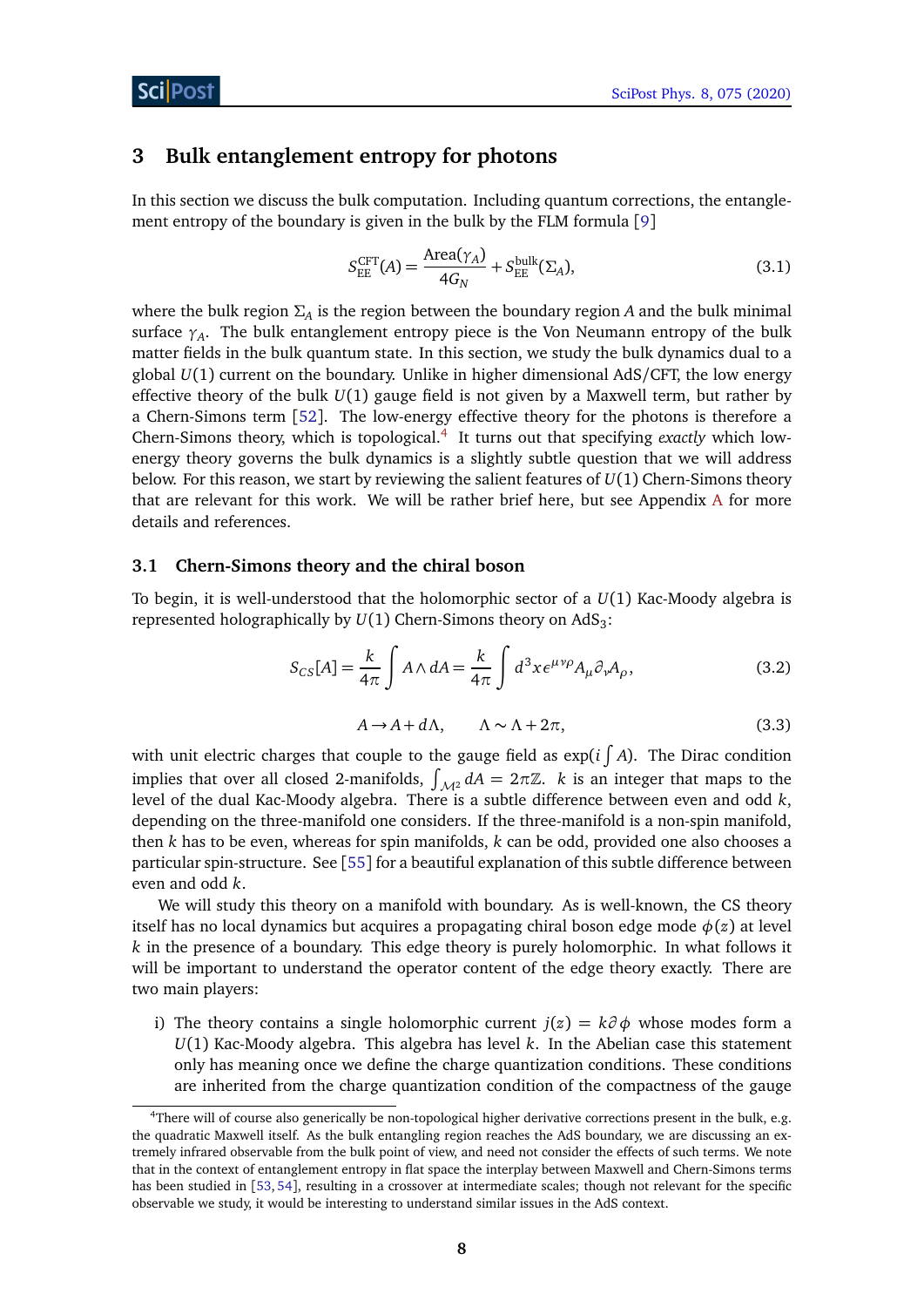group. From the bulk point of view, the modes of this Kac-Moody algebra are "boundary photons".

ii) The theory also contains a *chiral vertex operator*, i.e. a purely holomorphic operator with  $U(1)$  charge *k*. Its holomorphic dimension is  $h = \frac{k}{2}$  $\frac{\kappa}{2}$ ; note that this is allowed to be halfinteger, meaning that if *k* is odd, it is a fermionic operator. In our normalization, these states are given by the operator  $e^{i k \phi(z)}$ , where the argument of  $\phi$  indicates that only the holomorphic part of  $\phi(z)$  is taken. In a small vulgarization we can say that from the bulk point of view, this state is a "Dirac string".

We emphasize that this operator algebra consists only of states formed out of the bulk photon itself; as they are all purely holomorphic with (half-)integer dimensions, they should be thought of as constituting an enlarged symmetry algebra. In particular, states corresponding to Wilson lines are *not* operators in this chiral operator algebra.[5](#page-1-0)

Consequently, whenever we cut the 3d Chern-Simons theory, the exposed 2d surface acquires a CFT "skin". We will call this CFT*<sup>B</sup>* , and will refer to it as the *boundary* CFT. In the example discussed above, the properties of this CFT are universal.<sup>[6](#page-1-0)</sup> We should stress that this boundary CFT captures part of the physical excitation spectrum of the Chern-Simons theory, and so is not *dual* to it, just as the skin of an orange is not dual to the orange.

Note that the low-lying Hilbert space about the vacuum of  $\mathrm{AdS}_3$  is thus made entirely from degrees of freedom in CFT*<sup>B</sup>* , which is defined on the boundary circle. We denote this Hilbert space by  $\mathcal{H}^B.$ 

### <span id="page-9-0"></span>**3.2 Factorization of the bulk Hilbert space**

We now finally turn to the entanglement entropy of a region *A* in the dual field theory. In the usual fashion we are instructed to study a geodesic *γ<sup>A</sup>* hanging down into the bulk; we denote the region between the geodesic and the boundary by *Σ<sup>A</sup>* , see figure [3.](#page-10-1) The FLM prescription [\(3.1\)](#page-8-2) tells us that the full entanglement entropy in the boundary theory is the area piece plus a bulk piece *S*bulk(*Σ<sup>A</sup>* ).

To compute  $S_{\text{bulk}}$  we need to cut the bulk theory along the entangling surface  $\gamma_A$ , i.e. we need to make an *entanglement* cut in a Chern-Simons theory. We are however unable to factorize the bulk Hilbert space without introducing extra degrees of freedom; in other words, as discussed above, this entanglement cut will also acquire a CFT "skin", which we call  $\mathrm{CFT}_E.$ 

The properties of this entanglement cut are associated with details of the UV completion of the bulk theory. These considerations are distinct from those determining the boundary CFT, and thus in general the entanglement cut  $\text{CFT}_E$  is distinct from the boundary mode  $\text{CFT}_B$ , though some aspects will be universal. The details depend on the precise theory under consideration. One possibility is that they are related by RG flow; for example a relevant deformation could be turned on for  $\text{CFT}_E$  and not for  $\text{CFT}_B$ . It is sometimes (though certainly not always) even possible to gap out CFT*<sup>E</sup>* entirely. We will discuss some examples of this sort below. In all situations, the combined Hilbert space of the factorized theory is

<span id="page-9-1"></span>
$$
\mathcal{H}_{\text{factorized}} = \mathcal{H}_{\partial \Sigma_{A}}^{\text{tot}} \otimes \mathcal{H}_{\partial \Sigma_{A}^{-}}^{\text{tot}},\tag{3.4}
$$

where  $\partial \Sigma_A = \gamma_A \cup A$  and  $\mathcal{H}_{\partial \Sigma_A}^{\text{tot}}$  is the total Hilbert space of CFT<sub>*E*</sub> and CFT<sub>*B*</sub>. Note that these two Hilbert spaces generically will not factorize between *γ<sup>A</sup>* and *A*. Similar notation is used for the complementary regions.

 $^5$ In an application to holography, such Wilson lines will correspond to the massive quanta of bulk charged fields that are dual to other primary operators outside the chiral algebra, and are thus not described by the Chern-Simons theory alone.

<sup>6</sup>This is not necessarily the case; for example, if we broke boundary Lorentz-invariance, the speed of the propagating mode would not be fixed by the bulk theory and would be a non-universal tunable parameter.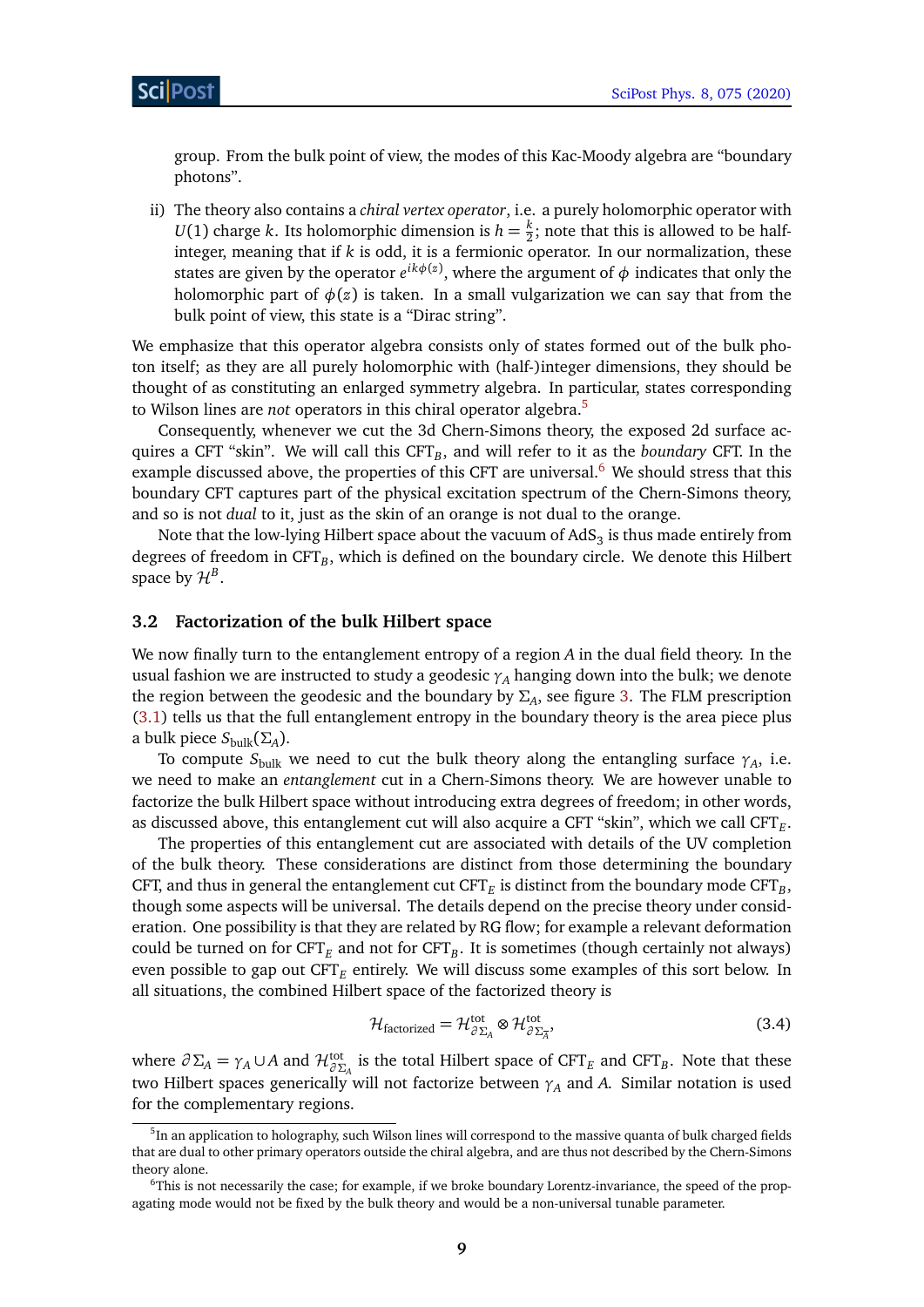<span id="page-10-1"></span>

Figure 3: Bulk geometry. The complementary bulk regions are indicated by *Σ<sup>A</sup>* and *ΣA*¯ and their corresponding boundary regions by *A*, *A*¯. The angular size of *A* is *θ*. The edges on either side of the entanglement cut along the RT surface  $\gamma_A$  are indicated by *E* and  $\bar{E}$ . The bulk cutoff is  $\epsilon_{\text{bulk}}$  and the boundary CFT cutoff  $\epsilon_{\text{CFT}}$ .

Our task is now to determine how a given initial state in the Hilbert space of  $\mathcal{H}^B$  is embedded into this larger Hilbert space. The two regions  $\gamma_{\overline{A}} \cup \overline{A}$  and  $\gamma_A \cup A$  are both individually topologically  $S^1$ , and the Hilbert space is a genuine tensor product across these two  $S^1$ 's. We can then trace out one of these  $S^1$ 's to obtain a reduced density matrix from which we can compute the entanglement entropy.

Now, as mentioned above the two theories  $CFT<sub>E</sub>$  and  $CFT<sub>B</sub>$  are generically not the same theory. We thus have to describe the interface at the junction between the entanglement cut and the boundary. The problem of how to glue together two CFTs along a conformal interface is well studied (see e.g.  $[56, 57]$  $[56, 57]$  $[56, 57]$  $[56, 57]$  $[56, 57]$ ); in the generic case this technology could be used to attack this problem.

For our purposes, a particularly convenient case is when  $\text{CFT}_E$  is the *same* as  $\text{CFT}_B$ , and moreover when the interface between them is perfectly transparent. In this case [\(3.4\)](#page-9-1) becomes

$$
\mathcal{H}_{\text{factorized}} = \mathcal{H}_{\gamma_{\overline{A}} \cup \overline{A}}^B \otimes \mathcal{H}_{\gamma_A \cup A}^B.
$$
\n(3.5)

Whether or not this possibility is actually realized will depend on the details of the UV regularization, but we will begin our discussion assuming it to be the case. Given this choice of junction condition, we now discuss how to map arbitrary states in  $\mathcal{H}^B$  to  $\mathcal{H}_{\text{factorized}}$ .

#### <span id="page-10-0"></span>**3.3 Conformal transformations**

We are considering the entanglement entropy of an interval of length *θ* on the boundary cylinder. We would like to construct a 2d surface that connects two small discs of radius  $\epsilon$ <sub>CFT</sub> (each surrounding one of the endpoints of the interval) on the boundary by a long and narrow tube that goes through the interior. This is represented in figure [3.](#page-10-1) In applications to holography, this tube should follow a bulk geodesic. We take the radius of the interior tube to be *ε*bulk, and denote its length by *L*. This surface is topologically a torus; as the "skin" theory is conformal, it cares only about the modular parameter of this torus, which must be some function of the data  $\theta$ ,  $\epsilon_{\text{CFT}}$ ,  $\epsilon_{\text{bulk}}$ , and *L*. We now calculate this modular parameter by constructing the conformal transformation that maps this complicated shape to a canonical torus. We first cut out a circle of radius  $\epsilon_F$  around  $z = 0$  and  $z = \theta$ , where  $\epsilon_F < \epsilon_{CFT}$ , and then identify these two circles. The region where  $\epsilon_F < |z| < \epsilon_{CFT}$  together with its counterpart  $\epsilon_F$  <  $|z - \theta|$  <  $\epsilon_{CFT}$  are glued together along  $\epsilon_F$  and form the bulk tube, see figure [4.](#page-11-0) We now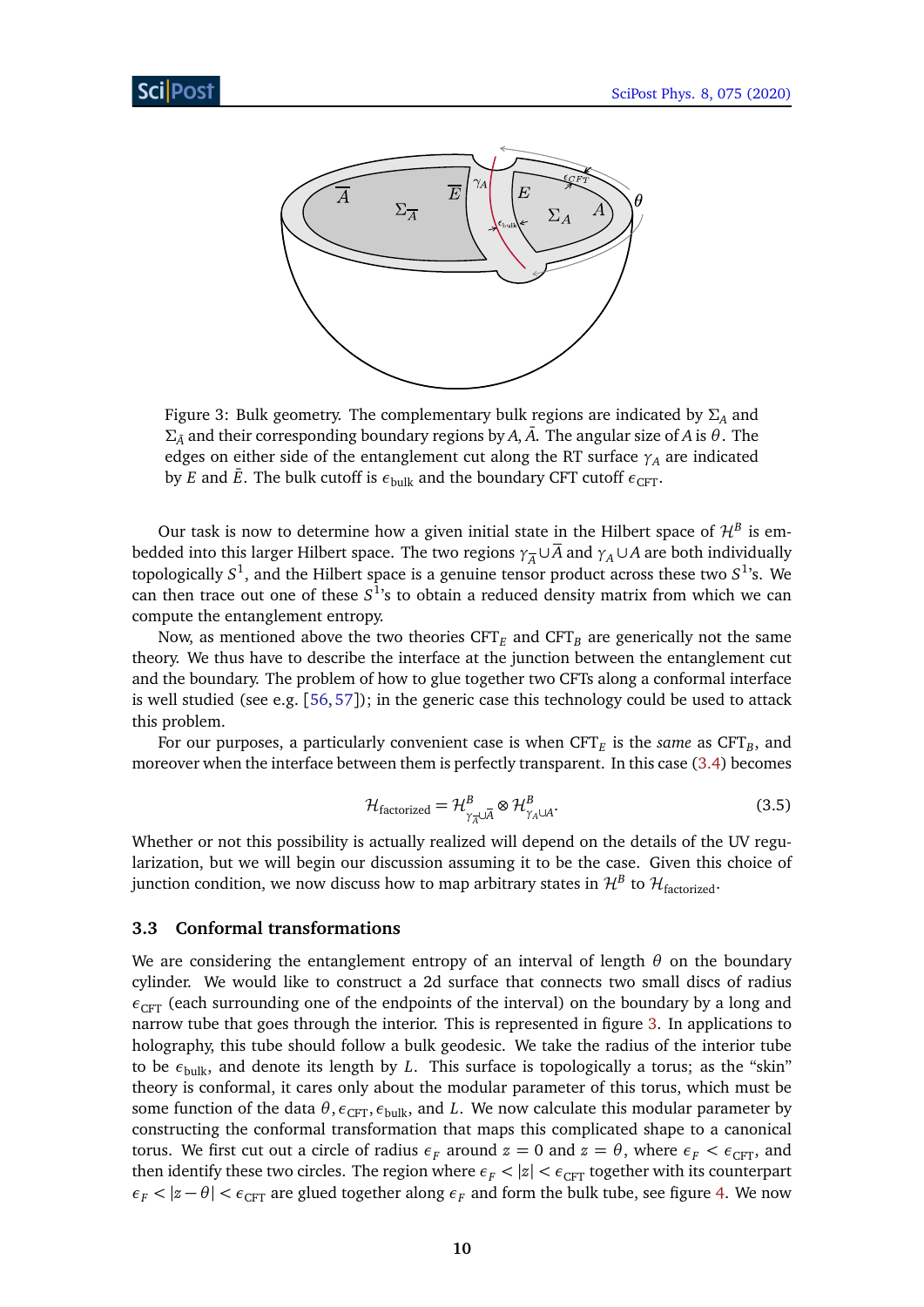<span id="page-11-0"></span>

Figure 4: The bulk geometry in the *z*-plane. The two red circles with radius  $\epsilon_F$  are identified, whereas the black circles of radius  $\epsilon_{CFT}$  represent the CFT cutoff. The distance between the two circles is  $\theta$ , the size of the interval on the boundary. Once glued together the region in between the two black circles represents the bulk tube around the entanglement cut.

<span id="page-11-2"></span>map to a coordinate *w* that is naturally aligned with this tube; in particular, the mapping that we use is

$$
\frac{\sin\left(\frac{z}{2}\right)}{\sin\left(\frac{z-\theta}{2}\right)} = \exp\left(\frac{w}{\epsilon_{\text{bulk}}}\right),\tag{3.6}
$$

where *z* is the coordinate on the cylinder which is  $z = \varphi + i\tau$ , with  $\varphi \sim \varphi + 2\pi$ , and where  $\theta$ is the size of the interval.

We see that *w* has imaginary periodicity  $2\pi\epsilon_{\text{bulk}}$  and the real range of *w* is found by moving from the circle at  $z = \epsilon_F$  to the circle at  $z - \theta = \epsilon_F$ .<sup>[7](#page-1-0)</sup> We can solve this to find the range of *w* 

$$
\frac{1}{2}\frac{\epsilon_F}{\sin\left(\frac{\theta}{2}\right)} = \exp\left(\frac{w_1}{\epsilon_{\text{bulk}}}\right), \qquad \frac{1}{2}\frac{\epsilon_F}{\sin\left(\frac{\theta}{2}\right)} = \exp\left(-\frac{w_2}{\epsilon_{\text{bulk}}}\right). \tag{3.7}
$$

The difference between  $w_1$  and  $w_2$  is then

$$
w_2 - w_1 = 2\epsilon_{\text{bulk}} \log\left(\frac{2}{\epsilon_F} \sin\left(\frac{\theta}{2}\right)\right). \tag{3.8}
$$

Thus the *w* coordinate is a torus with the two cycles having length  $2\epsilon_{\rm bulk}\log\left(\frac{2}{\epsilon_{\rm f}}\right)$  $\frac{2}{\epsilon_F}$  sin $\left(\frac{\theta}{2}\right)$  $\left(\frac{\theta}{2}\right)\right)$  and  $2\pi\epsilon_{\text{bulk}}$ .

Now, part of the *w* torus consists of the boundary cylinder and part of it is the bulk tube, where the dividing line between them is the circle at radius  $\epsilon_{CFT}$ . Thus the separation in *w* which measures the length of the bulk tube is

<span id="page-11-1"></span>
$$
L = \Delta w = 2\epsilon_{\text{bulk}} \log \left( \frac{\epsilon_{\text{CFT}}}{\epsilon_F} \right). \tag{3.9}
$$

This expression should be viewed as a way to find the fictitious parameter  $\epsilon_F$  as a function of  $\epsilon_{CFT}$ , *L*, and  $\epsilon_{bulk}$ . We note that *L* and  $\epsilon_{bulk}$  individually have no meaning; however their conformally invariant ratio does.

 $7$ The torus we obtain from this identification is in general not flat, but it becomes flat to leading order in the small cutoff expansion, and we will work to this order. The higher order corrections can be tracked and only change our results up to terms that vanish as the cutoff is taken to zero, so we will neglect them.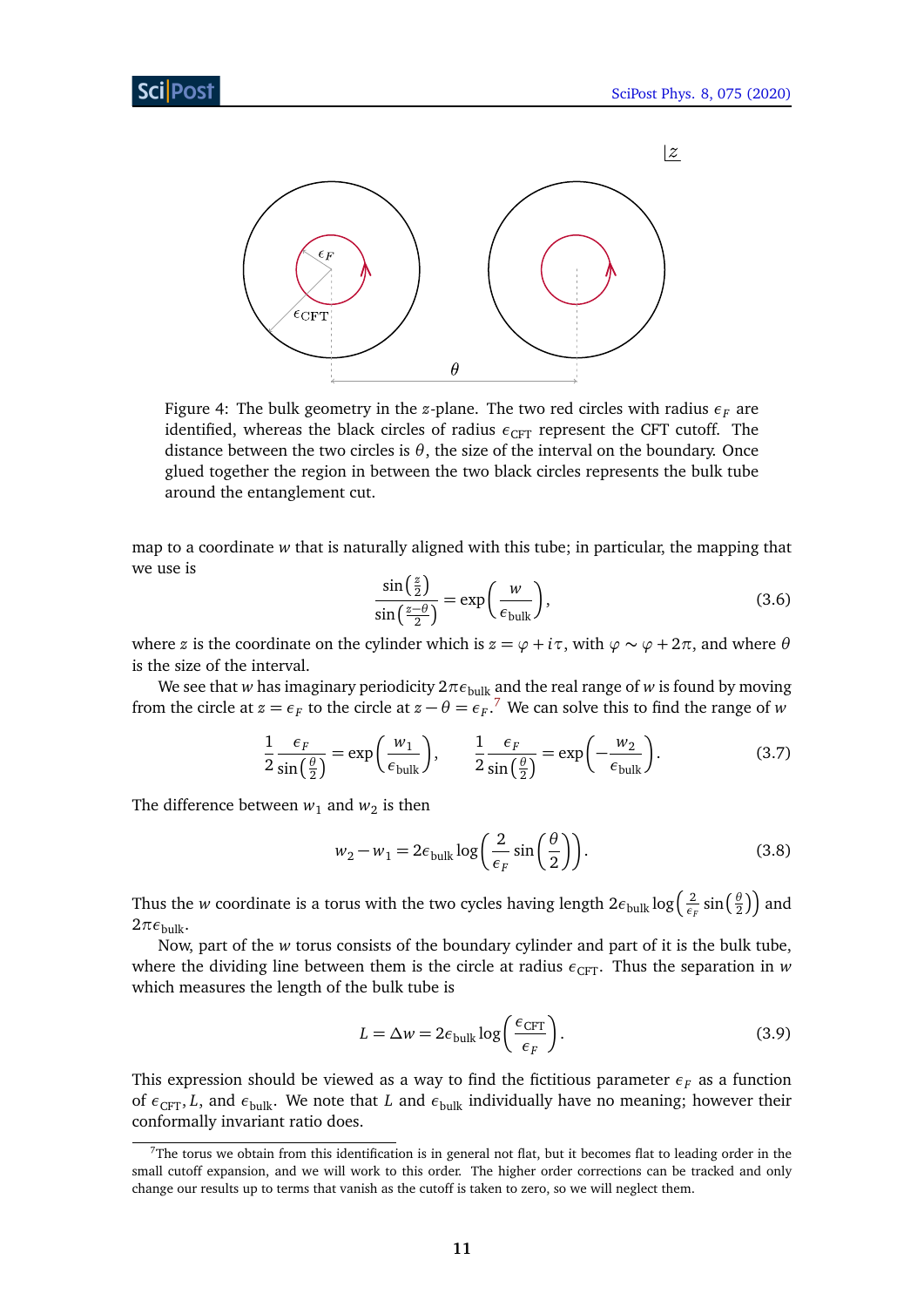It will be convenient in what follows to perform a rescaling and define a new coordinate as

<span id="page-12-1"></span>
$$
u = \frac{\pi}{\epsilon_{\text{bulk}} \log \frac{2}{\epsilon_F} \sin(\frac{\theta}{2})} w,
$$
\n(3.10)

with the following identifications

$$
u \sim u + 2\pi, \quad u \sim u + i\beta, \qquad \beta = \frac{2\pi^2}{\log\left(\frac{2}{\epsilon_F} \sin\left(\frac{\theta}{2}\right)\right)},\tag{3.11}
$$

and we will take the range of the imaginary part of  $u$  to be  $[-i\frac{\beta}{2}]$  $\frac{\beta}{2}$ ,  $i\frac{\beta}{2}$  $\frac{p}{2}$ ).

Having discussed the bulk geometry that we want to consider, we are now ready to move on to the computation of the bulk entanglement entropy in both the vacuum and an excited state.

#### <span id="page-12-0"></span>**3.4 Torus partition function**

We begin by considering the case of the vacuum entanglement entropy, i.e. we study the partition function  $Z(\beta)$  on the torus given by the identification pattern [\(3.11\)](#page-12-1). We first turn to a precise specification of what we mean by  $Z(\beta)$ . In fact the theories of interest do not have a partition function but rather a *vector* of partition functions [[58](#page-28-9)]. We must specify which component of this vector we are interested in. A basis for this vector space is provided by operators which are primaries under the extended chiral algebra  $A$  of interest.

For example, consider the basic *U*(1) Chern-Simons theory as described in Section [3.1.](#page-8-1) In this case A generated by the modes of *∂ φ* and *e ikφ*. There are however in principle different choices of *vacuum* that this operator algebra can act on: in particular, we may consider the different vacuua formed by

$$
|m\rangle = e^{im\phi}|0\rangle, \tag{3.12}
$$

where  $|0\rangle$  is the state with zero *U*(1) charge and with  $m = 0, \ldots, k - 1$ . Denoting the space of states formed by acting with the chiral algebra A on the vacuum  $|m\rangle$  by  $\mathcal{H}_m$ , the most general partition sum that we can compute is

<span id="page-12-2"></span>
$$
\chi_m(\beta) = \sum_{n \in \mathcal{H}_m} \exp(-\beta E_n). \tag{3.13}
$$

This is a character of the extended chiral algebra, labeled by *m*. As we are computing the partition function of the torus with no Wilson lines inserted in the interior [[59](#page-28-10)], we are then interested in the case with zero charge, i.e.  $m = 0$ .

From [\(3.11\)](#page-12-1), we see that at small cutoffs, we are interested in the limit  $\beta \rightarrow 0$ , i.e. in the high temperature limit. The temperature thus serves as a UV-cutoff and diverges in the limit where the cutoff vanishes. Within this type of regulator, it is then standard to obtain the entanglement entropy using the Cardy formula  $[60]$  $[60]$  $[60]$ . However as we are now dealing with a character and not a modular-invariant partition function, we must take some care in performing the *S*-transform. We find:

$$
\chi_0(\beta) = \sum_m S_{0m} \chi_m \left(\frac{4\pi^2}{\beta}\right),\tag{3.14}
$$

where the modular S-matrix [[61,](#page-28-12) [62](#page-28-13)] makes an appearance. Now if we take the limit  $\beta \rightarrow 0$ , only the vacuum contribution  $\chi_0$  contributes from the sum over characters. We find:

$$
\chi_0(\beta \to 0) = S_{00}\chi_0\left(\frac{4\pi^2}{\beta}\right) \approx S_{00} \exp\left(\frac{2\pi^2(c_L + c_R)}{12\beta}\right),\tag{3.15}
$$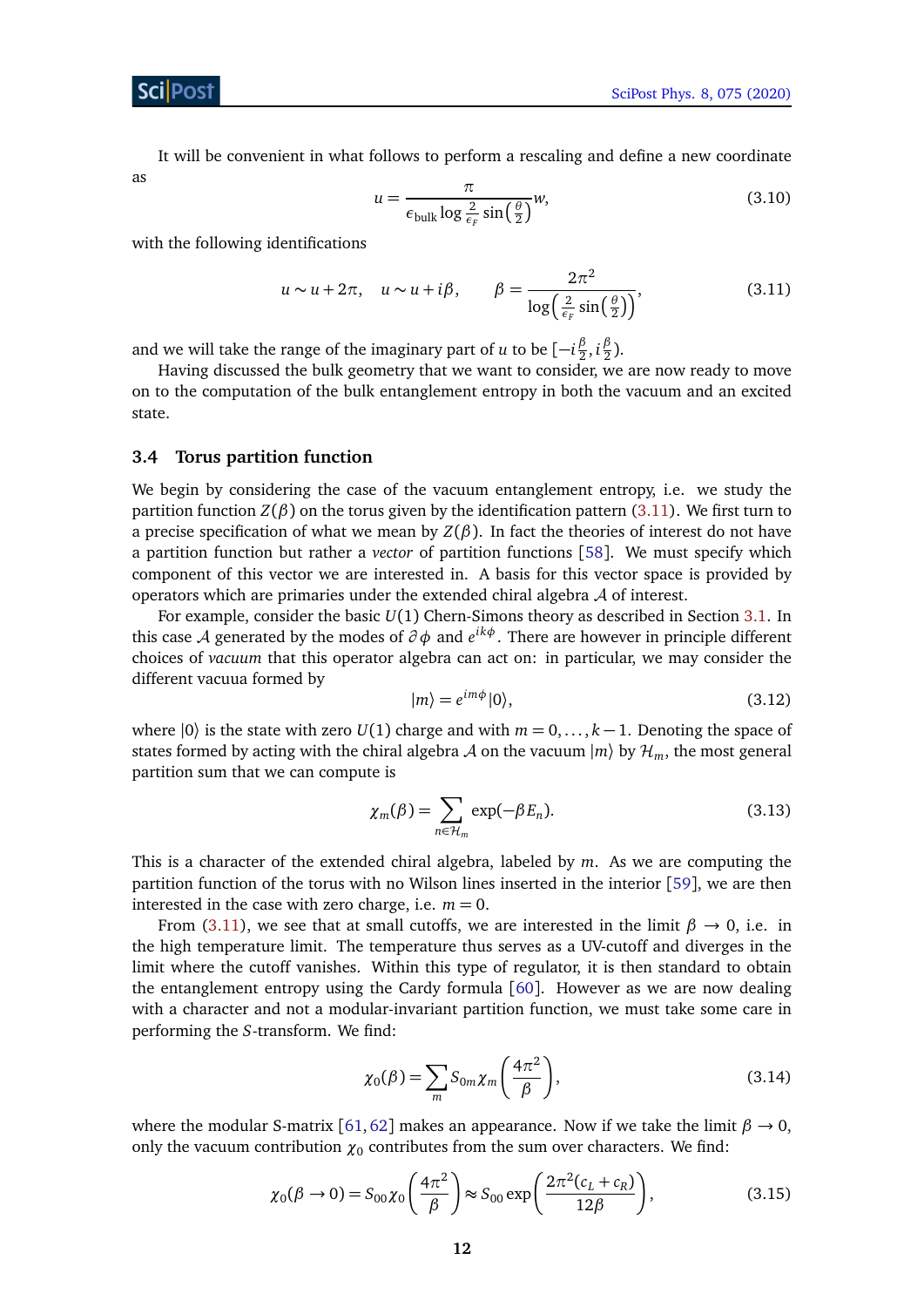where we have further kept only the first contribution to the character itself (i.e. the vacuum contribution with energy  $E_0 = -(c_L + c_R)/24$  in the sum over states. Computing the entropy as

<span id="page-13-0"></span>
$$
S = (1 - \beta \partial_{\beta}) \log \chi_0(\beta), \tag{3.16}
$$

and using the formula for *β* in [\(3.11\)](#page-12-1), we find

$$
S = \frac{c_L + c_R}{6} \log \left( \frac{2}{\epsilon_F} \sin \left( \frac{\theta}{2} \right) \right) + \log S_{00}.
$$
 (3.17)

We may now finally specialize to the case of interest, where the theory is the chiral boson at level *k*; in that case we have  $(c_L, c_R) = (1, 0)$ , and the modular S-matrix is [[61](#page-28-12)]

<span id="page-13-1"></span>
$$
S_{mn} = \frac{1}{\sqrt{k}} \exp\left(-\frac{2\pi i}{k}mn\right). \tag{3.18}
$$

We thus find for the entropy in this case

$$
S = \frac{1}{6} \log \left( \frac{2}{\epsilon_F} \sin \left( \frac{\theta}{2} \right) \right) - \frac{1}{2} \log k. \tag{3.19}
$$

For completeness, in Appendix [B](#page-24-0) we also present an explicit derivation of the same result using the known wavefunctions of the bulk Chern-Simons theory.

Even though we used the Abelian Chern-Simons theory as an example, it should be clear from the generality of the discussion that the result  $(3.17)$  applies to any theory with an extended chiral algebra; we must simply use the appropriate *S* matrix. For example, when a Wilson line is inserted in the bulk,  $m \neq 0$  and we simply consider the character  $\chi_m$ . The computation is then analogous to the one presented above, but  $\log S_{00}$  is replaced by  $\log S_{m0}.$  Note that for a free chiral boson theory, there is no distinction between  $S_{m0}$  and  $S_{00}$ , so the answer remains the same.

Let us now discuss the answer. Using [\(3.9\)](#page-11-1) to express  $\epsilon_F$  in terms of quantities with physical significance, we get

$$
S = \frac{1}{6} \log \left( \frac{2}{\epsilon_{\text{CFT}}} \sin \left( \frac{\theta}{2} \right) \right) + \frac{1}{6} \frac{L}{2 \epsilon_{\text{bulk}}} - \frac{1}{2} \log k. \tag{3.20}
$$

Each term in this expression has a distinct interpretation:

- i) The first term arises from the modes living on the physical boundary of the space, i.e. the boundary chiral boson modes. We see that this takes the familiar form of a vacuum entanglement entropy in a CFT with  $c_L = 1$ ,  $c_R = 0$ , as befits a chiral boson. In a general Chern-Simons theory (i.e. without considering a holographic interpretation), we could imagine picking *L* independently from  $\theta$ , and thus the coefficient of the logarithmic term is clearly universal. The term has the usual  $CFT<sub>2</sub>$  dependence on the length of the boundary interval *θ* measured in units of the boundary cutoff  $\epsilon_{CFT}$ .
- ii) The second term can be thought of as arising from the modes living on the bulk entanglement cut. It takes precisely the expected form namely a 3d "area term", i.e. it measures the bulk distance along the cut in units of the bulk UV cutoff.
- iii) The final term is associated with the fact that the bulk Chern-Simons theory is topologically ordered. In the usual construction of "topological entanglement entropy" [[1,](#page-25-1) [63](#page-28-14)] one considers combinations of geometries from which this term can be cleanly extracted. In our calculation however there does not appear to be a simple way to disentangle this from the CFT cutoff-dependence appearing in the first term; its universal character is spoiled by the gapless modes living on the physical entanglement cut.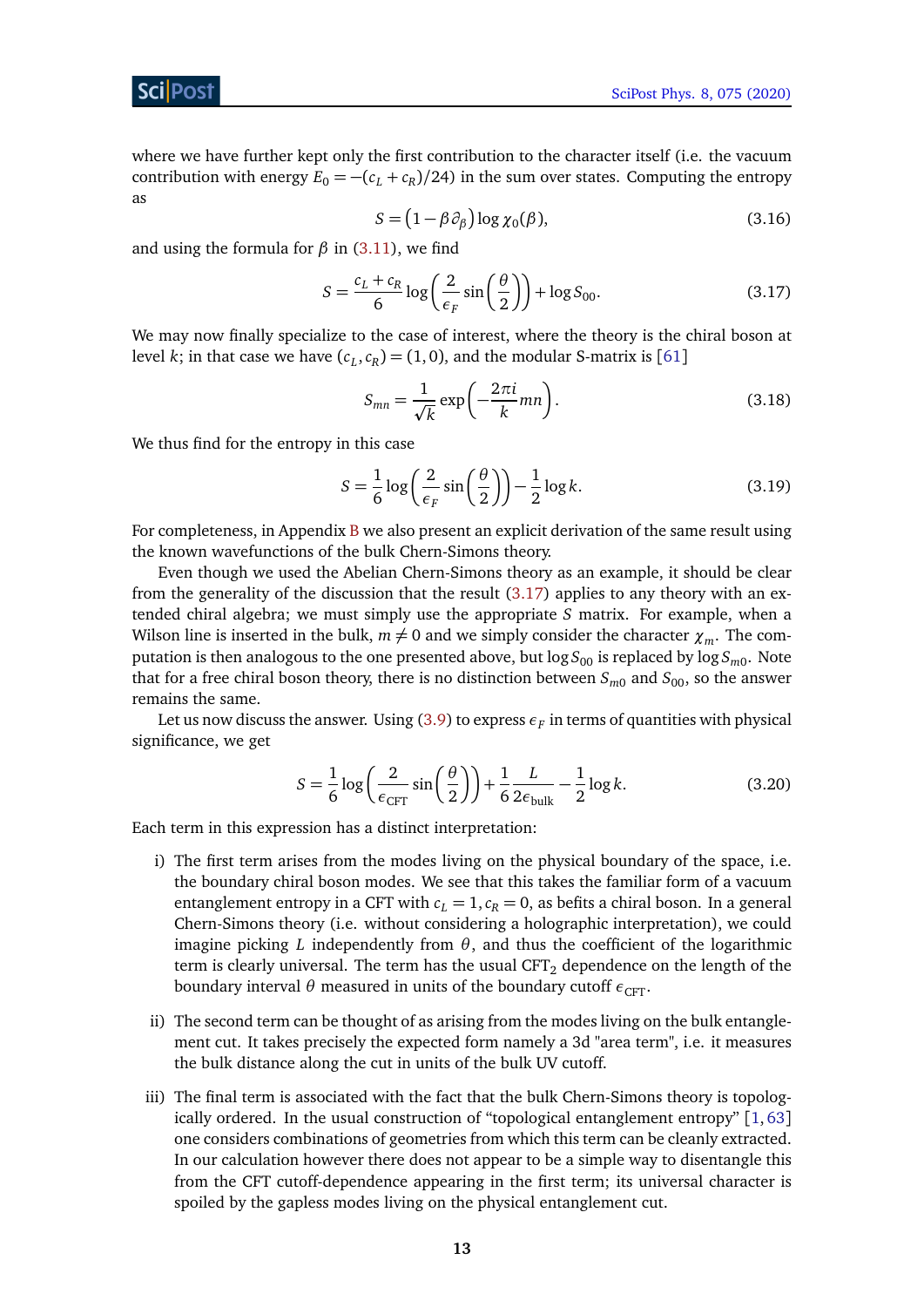<span id="page-14-1"></span>

Figure 5: Path integral representation of the state  $|\psi_{E}^{}(O)\rangle$  and its norm in  $u$  coordinates. *Left*: Path integral representation of the state  $|\psi_{E}(O)\rangle$  in the extended Hilbert space. *Right*: The norm of  $|\psi_E(O)\rangle$ . The red dashed line indicates where we cut the *u*-torus open.

The result [\(3.19\)](#page-13-1) is valid in the general context of *U*(1) Chern-Simons theory. However when we apply the result to AdS/CFT, we are instructed to take *L* to be the length of the Ryu-Takayanagi surface, yielding

$$
S = \left(\frac{\ell_{\text{AdS}}}{6\epsilon_{\text{bulk}}} + \frac{1}{6}\right) \log \left(\frac{2}{\epsilon_{\text{CFT}}} \sin \left(\frac{\theta}{2}\right)\right),\tag{3.21}
$$

where we have dropped the constant term since it is not universal and can be changed by tuning the CFT cutoff. The answer is proportional to the CFT entanglement entropy, as must be the case since the CFT answer is fixed by symmetry. The bulk entanglement entropy therefore only renormalizes Newton's constant. Note that there are two terms, a bulk UV-finite shift by 1  $\frac{1}{6}$  coming from the boundary photons, and a divergent piece coming from the entanglement cut degrees of freedom: however in the holographic context it is not clear whether we can disentangle them. We will return to this in the discussion section.

### <span id="page-14-0"></span>**3.5 Excited state and OPE coefficients**

In this section, we will provide the details of the map between the original Hilbert space and the extended one. As we have seen, the transparent boundary conditions imply that the map is of the form

$$
\mathcal{M}: \mathcal{H} \to \mathcal{H} \otimes \mathcal{H}, \quad |\psi\rangle \to |\psi_E\rangle = \sum_{ij} c_{ij} |E_i\rangle \otimes |E_j\rangle. \tag{3.22}
$$

We will now derive the value of the coefficients  $c_{ij}$  for an arbitrary state of the boundary CFT Hilbert space. Through the state-operator correspondence, the CFT Hilbert space is given by the set of local operators inserted at the origin of the complex plane, or at  $\tau = -i\infty$  in the cylinder coordinates. The full cylinder represents an overlap between the bra and the ket states, which means there is also another operator inserted at  $\tau = i\infty$ .

After performing the conformal transformation [\(3.6\)](#page-11-2) and the rescaling, the operators are mapped to  $u = \pm i \beta \theta / 4\pi$  on the *u*-torus. To obtain a state, one must slice the euclidean path integral open which we will do along the circle  $Im(u) = 0$ . The state is now prepared by a euclidean path integral on a cylinder of length *β/*2 with the primary operator inserted, as we show in figure [5.](#page-14-1) One can think of this state as a generalization of the thermofield double state, with an additional operator inserted. The temperature of the TFD-like state is very high and diverges as the cutoff is taken to zero.

It is now quite simple to write down the state in the extended Hilbert space obtained from the original state  $O(0)|0\rangle$ . To understand the precise nature of the state, we can glue energy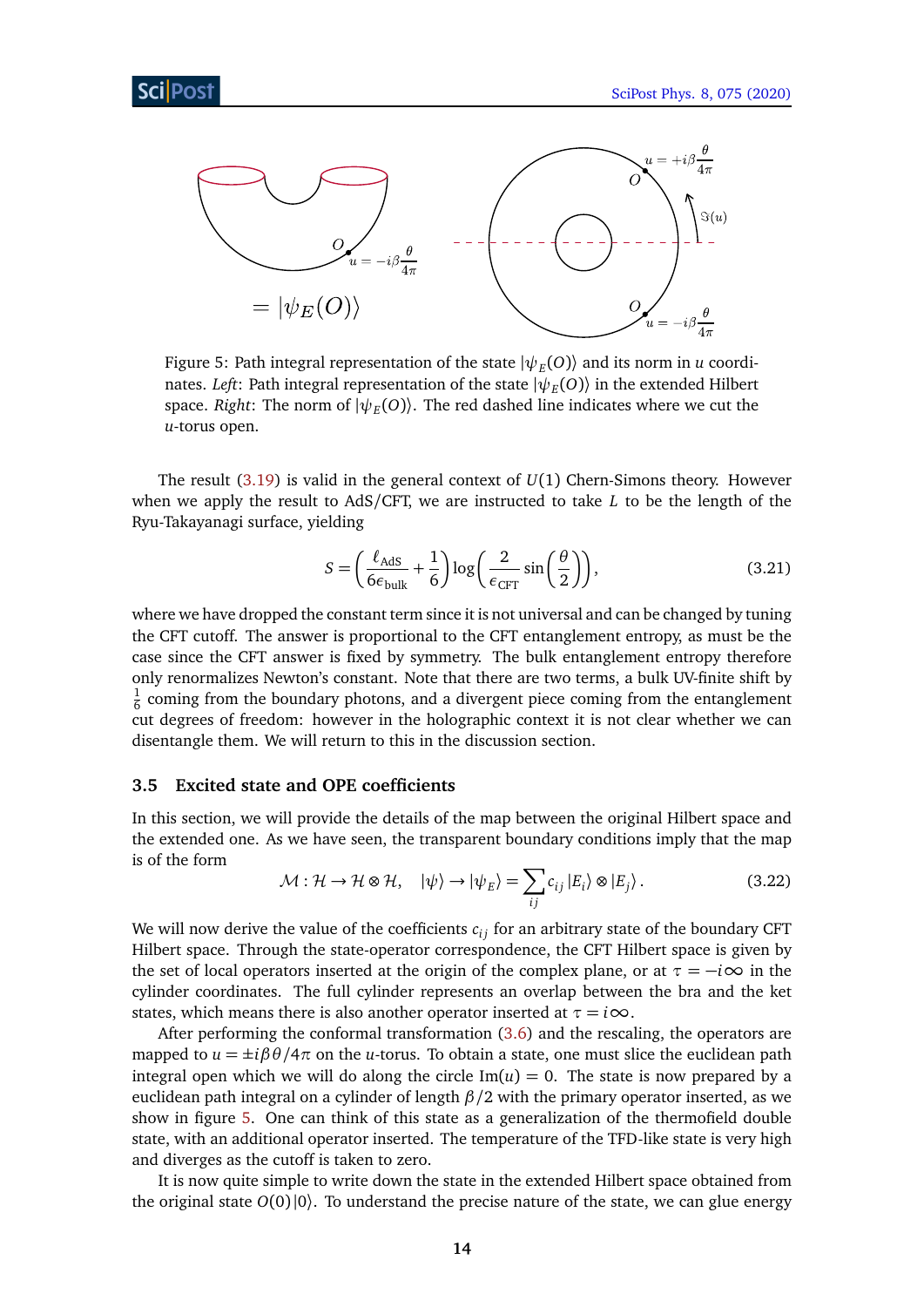eigenstates on the two open circles of the state  $|\psi_E\rangle$ . We are therefore computing

$$
c_{ij} = \langle E_i | \otimes \langle E_j | | \psi_E \rangle. \tag{3.23}
$$

To compute this overlap, it is convenient to proceed in the following steps:

- 1. Start from the state defined on the cylinder, and map it to the plane through the exponential map. It is now a piece of the complex plane, extending from  $|z|=1$  to  $|z| = e^{\beta/2}$ , where *z* is the plane coordinate. By mapping to the plane, the operator *O* (now inserted at  $z=e^{\frac{\beta}{2}\frac{\theta}{2\pi}}$ ) picks up a factor of  $e^{\frac{\beta}{2}\frac{\theta}{2\pi}\Delta_0}$  due to the conformal transformation.
- 2. Now, we can insert an energy eigenstate on one end by gluing in a unit disk with an operator  $O_i$  inserted at the origin. However, note that we cannot simply insert the state along the other circle, since it is currently located at  $|z| = e^{\beta/2}$  rather than the unit circle. In order to glue the other state, we first perform an overall rescaling by  $e^{-\beta/2}$ . The operators *O* and *O*<sub>*i*</sub> transform under this rescaling and give a total contribution of *e*<sup>− β</sup> (∆<sub>*Oi*</sub> +∆<sub>*O*</sub>). We can now glue the state on the other circle by inserting the complement of the unit disk with an operator *O<sup>j</sup>* inserted at infinity.
- 3. We now have a three-point function on the plane and we would like to relate it to an OPE coefficient. To do so, we must have the three operators at 0,1 and  $\infty$ . Operators  $O_i$  and  $O_j$  are already located at the appropriate positions but  $O$  is not. We therefore need to perform an extra rescaling by  $e^{\frac{\beta}{2} - \frac{\theta}{2\pi} \frac{\beta}{2}}$ . This will give a total contribution of  $e^{(\frac{\beta}{2}-\frac{\theta}{2\pi}\frac{\beta}{2})(\Delta_i-\Delta_j+\Delta_0)}$ . Note that the scaling contribution coming from the operator at infinity is negative because the state is defined as  $\lim_{z\to\infty}\bra{0}z^{2\Delta_j}O_j(z)$  and therefore carries effective weight −*∆<sup>j</sup>* .

Putting everything together and restoring energies on the cylinder rather than conformal dimensions, we find

$$
c_{ij} = C_{0ij} e^{\frac{\beta}{2} \frac{\theta}{2\pi} (E_j - E_i) - \frac{\beta}{2} E_j},
$$
\n(3.24)

which means the normalized extended Hilbert space state is

$$
|\psi_E(O)\rangle = \frac{1}{\sqrt{\mathcal{N}(O,\beta)}} \sum_{i,j} C_{Oij} e^{\frac{\beta}{2} \frac{\theta}{2\pi} (E_j - E_i) - \frac{\beta}{2} E_j} |E_i\rangle \otimes |E_j\rangle, \qquad (3.25)
$$

where we have defined the normalization as

<span id="page-15-0"></span>
$$
\mathcal{N}(O,\beta) = \sum_{i,j} |C_{Oij}|^2 e^{\beta \frac{\theta}{2\pi} (E_j - E_i) - \beta E_j}.
$$
\n(3.26)

Note that the normalization factor is a torus two-point function. The state reduces to the usual thermofield-double state when there is no operator inserted (namely when *O* is the identity *O* = **1**). It is also symmetric under the exchange of *i* and *j* and a simultaneous transformation  $\theta \rightarrow 2\pi - \theta$ , as expected by the symmetries of the problem.

We can now immediately compute the reduced density matrix for our interval *A*:

$$
\rho_A = \frac{1}{\mathcal{N}(O,\beta)} \sum_{ijk} C_{0ij} C_{0ik} e^{\frac{\beta}{2} \frac{\theta}{2\pi} (E_j + E_k - 2E_i) - \frac{\beta}{2} (E_j + E_k)} |E_j\rangle \langle E_k|,
$$
(3.27)

from which we could compute its von Neumann entropy. This however requires diagionalizing the matrix [\(3.27\)](#page-15-0), which is complicated. We will therefore perform the replica trick instead and compute the Rényi entropies. We would like to emphasize that the problem is not conceptual, and that we have the direct Hilbert space expression for the reduced density matrix. One could work with this object directly, and diagonalization is possible in certain limits like a small interval expansion. We simply chose to do the replica trick in order to show a general matching with the CFT answer, [\(2.14\)](#page-7-1).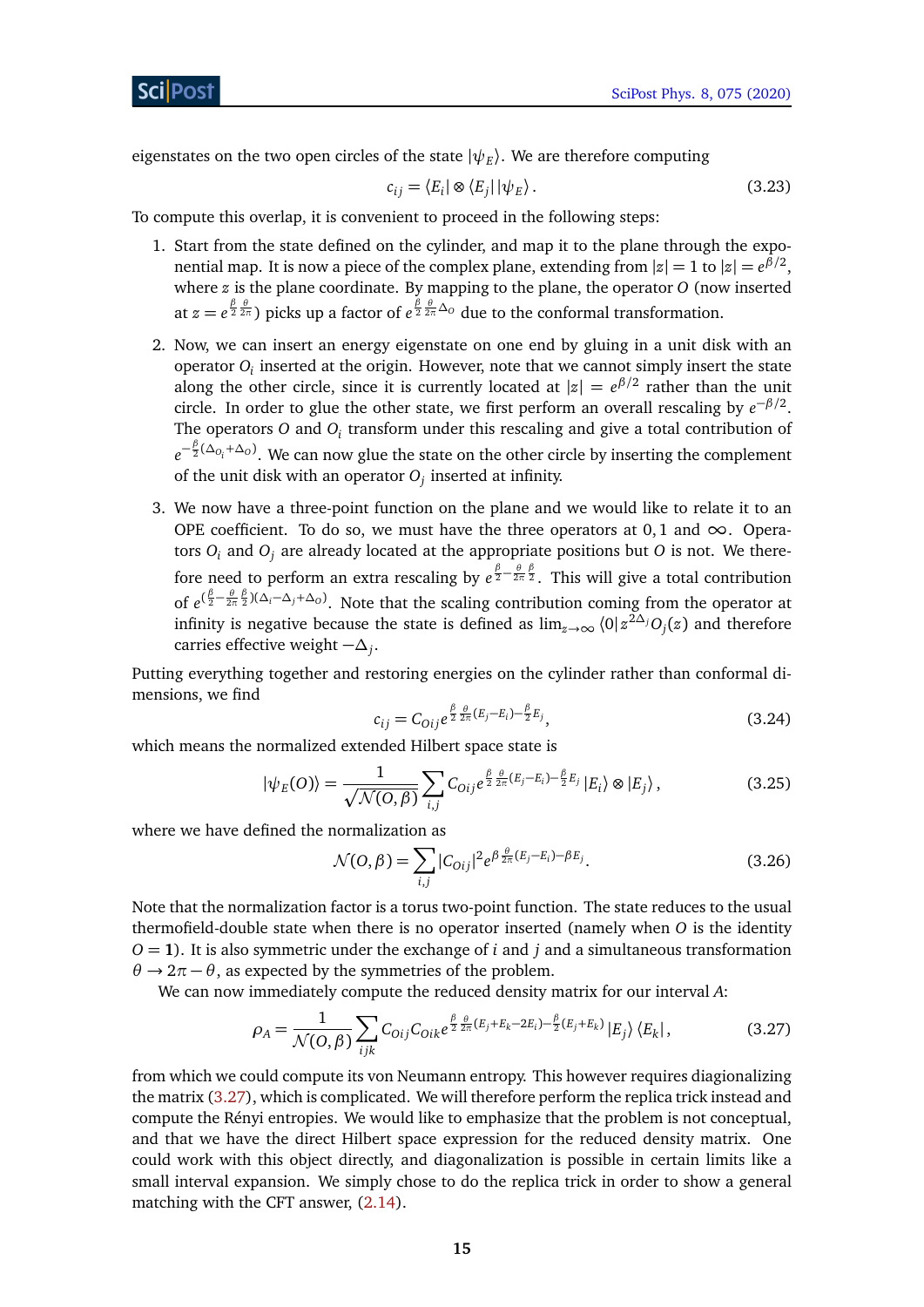<span id="page-16-0"></span>

Figure 6: *Left*: The bulk geometry at finite *β*. The inner red circle is the tube around the entanglement cut and is identified with the outer red circle. The operator insertions are indicated with black dots. *Right*: The bulk geometry in the limit *β* → 0 or equivalently  $\epsilon_{\text{bulk}} \rightarrow 0$ . The inner circle has now shrunk to a point and the geometry has become the two-dimensional plane. The operators are now situated along the unit circle. The coordinates  $z_i$  and  $\tilde{z}_i$  are given in [\(2.10\)](#page-6-2).

#### **The Rényi entropies for the excited state**

We now wish to compute the Rényi entropies for the excited state [\(3.27\)](#page-15-0). Just like we did in the holographic CFT, we will compute the different of Rényi entropies between the excited state and the vacuum . We have

$$
\Delta S_n = \frac{1}{1 - n} \log \text{Tr} \frac{\rho_A^n}{\rho_{A, \text{vac}}^n},\tag{3.28}
$$

with

$$
\rho_{A,\text{vac}}(\beta) = \frac{1}{Z(\beta)} \sum_{i} e^{-\beta E_i} |\psi_i\rangle \langle \psi_i|, \qquad (3.29)
$$

the vacuum density matrix. Note that  $\text{Tr} \rho_A^n$  is, up to the normalization factors which are themselves 2-point functions, a 2*n*-point correlation function on a torus of length 2*πn*, see figure [6.](#page-16-0) We now rewrite the difference of Rényi entropies as

$$
\Delta S_n = \frac{1}{1-n} \log \left[ \frac{\langle O_1...O_{2n} \rangle_{n\beta}}{Z(n\beta)} \left( \frac{Z(\beta)}{\mathcal{N}(O,\beta)} \right)^n \right].
$$
 (3.30)

For simplicity we have dropped the insertion points of the operators. Next, we perform an *S*-transformation and find

$$
\Delta S_n = \frac{1}{1-n} \log \left[ \frac{\langle O_1...O_{2n} \rangle_{\frac{4\pi^2}{n\beta}}}{Z(\frac{4\pi^2}{n\beta})} \left( \frac{4\pi^2}{n\beta} \right)^{2nh} \left( \frac{Z(\frac{4\pi^2}{\beta})}{\mathcal{N}(O, \frac{4\pi^2}{\beta})} \right)^n \left( \frac{4\pi^2}{\beta} \right)^{-2nh} \right]
$$
  

$$
= \frac{1}{1-n} \log \left[ n^{-2nh} \frac{\langle O_1...O_{2n} \rangle_{\frac{4\pi^2}{n\beta}}}{Z(\frac{4\pi^2}{n\beta})} \left( \frac{Z(\frac{4\pi^2}{\beta})}{\mathcal{N}(O, \frac{4\pi^2}{\beta})} \right)^n \right].
$$
 (3.31)

Now, we can take the cutoff to zero, which from [\(3.11\)](#page-12-1) means we take  $\beta \rightarrow 0$ . In this limit, the torus extends into a cylinder; in figure  $6$  the inner circle shrinks and the (identified) outer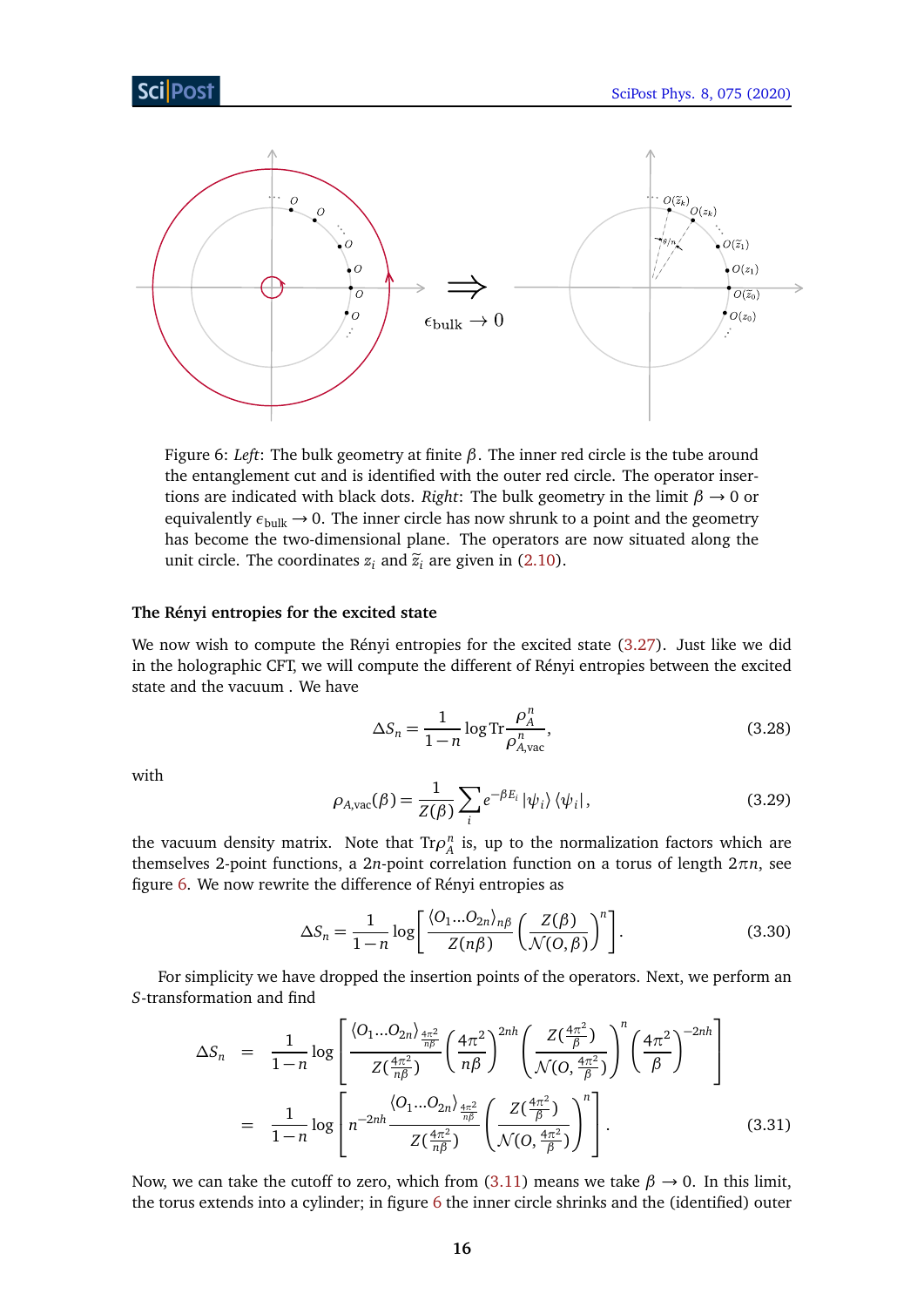### ScilPos<sup>.</sup>

circle expands. Thus the correlation functions become vacuum correlation functions with the operators located exactly as in the original 2d CFT calculation in figure [2,](#page-7-0) and we find

$$
\Delta S_n = \frac{1}{1 - n} \log n^{-2nh} \frac{\langle O_1 ... O_{2n} \rangle}{(\langle O_1 O_2 \rangle)^n}.
$$
\n(3.32)

Since the operators we are considering is the current operator, we can compute the correlation function exactly and we find

<span id="page-17-1"></span>
$$
\Delta S_n = \frac{1}{1-n} \log \left( \left( \frac{1}{n} \sin \left[ \frac{\theta}{2} \right] \right)^{2n} \text{Hf}(M_{ij}) \right),\tag{3.33}
$$

which is in complete agreement with the CFT answer [\(2.11\)](#page-7-2). One can also perform the analytic continuation and obtain the entanglement entropy, which again will match the CFT answer.

A few comments are in order. First, note that both the bulk entanglement entropy computation and the boundary CFT entanglement entropy computation are performed by computations in a 2d CFT. Note however that the 2d CFTs are different! The boundary CFT is a holographic large *c* CFT, while the bulk computation involves the conformal field theory living at the boundary of a Chern-Simons theory, in this case a chiral boson theory. As a consequence, the bulk entanglement entropy answer [\(3.33\)](#page-17-1) is exact. On the contrary, the large *c* CFT answer [\(2.11\)](#page-7-2) may in general not be exact. For scalar excitations, it is not. It can receive additional 1*/c* corrections coming from the interactions within the matter sector or with gravitons. Nevertheless, for our particular state which is a current insertion, both the holographic CFT answer and the bulk entanglement entropy answers are exact, since large *N* factorization is exact for *U*(1) currents.

## <span id="page-17-0"></span>**4 Bulk entanglement entropy for gravitons**

The computations we presented in the previous section apply much more generally than just Abelian Chern-Simons theories. The non-Abelian generalisation is straightfoward and in particular, we can in principle immediately apply our formalism to  $AdS<sub>3</sub>$  gravity.

The bulk effective field theory we will consider is now a rewriting of the Einstein-Hilbert action as a topological gauge theory: an  $SO(2,1) \times SO(2,1)$  CS theory [[33,](#page-27-2) [64–](#page-29-0)[66](#page-29-1)]. Just as with *U*(1) CS theory, the only non-trivial degrees of freedom live on the boundary and in this case are large diffeomorphisms that don't vanish sufficiently quickly at the boundary. These are known as boundary gravitons [[32](#page-27-1)]. Since the degrees of freedom lie entirely at the boundary, one can formulate a purely boundary description of these degrees of freedom. In [[33](#page-27-2)] this boundary theory was derived from the  $SO(2,1) \times SO(2, 1)$  CS theory by considering particular (AdS) boundary conditions for the CS gauge fields. They found that the Euclidean boundary action is  $S = S_+[\phi] + S_-(\phi]$ , where

<span id="page-17-2"></span>
$$
S_{+}[\phi] = \frac{c}{24\pi} \int d^{2}x \left( \frac{\phi'' \overline{\partial} \phi'}{\phi'^{2}} - \phi' \overline{\partial} \phi \right), \tag{4.1}
$$

and analogously for *S*− with *∂* instead of *∂* . The primes indicated derivatives along the contractible cycle (in the bulk). Here  $c = 3\ell_{AdS}/2G_N$ . Crucially, this theory is not modular invariant as it just keeps track of the fluctuations around a particular saddle. As we will see, for us, the thermal AdS<sub>3</sub> saddle will be of most importance, in which case  $\phi$  and  $\bar{\phi}$  take values in Diff( $S^1$ )/PSL(2, R). When dimensionally reducing to a single boundary dimension, [\(4.1\)](#page-17-2) becomes the Schwarzian theory and so [\(4.1\)](#page-17-2) can be thought of as the three dimensional analogue of it.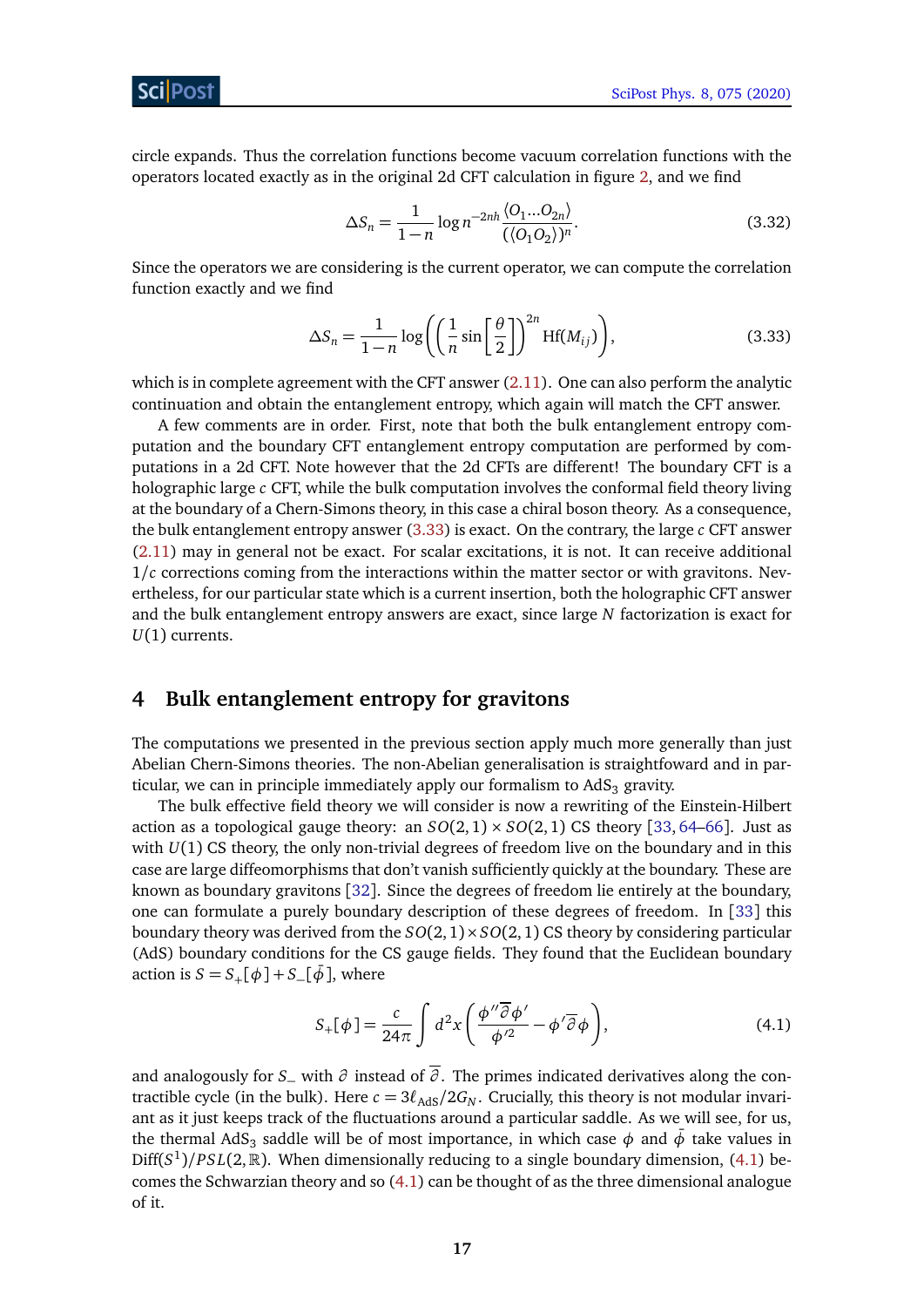To compute the bulk entanglement entropy, we will employ the same type of regulator as for the *U*(1) case described in the previous section and illustrated in figure [3.](#page-10-1) We again pick boundary conditions such that the edge degrees of freedom are the same as the boundary degrees of freedom, with a transparent boundary condition at the interface.

We stress here that we have not explicitly checked that this is always possible; a subtlety could arise from the fact that the entanglement cut is not an asymptotic boundary like that of AdS, and therefore may not have a Fefferman-Graham expansion, (the Chern-Simons analogue of) which was an important technical tool in the construction of [[33](#page-27-2)]. We expect however that the construction should still be possible as the bulk theory is topological and does not depend on a choice of metric.

As in the  $U(1)$  case, this edge theory is not modular invariant, thus we need to specify exactly *which* partition function we are interested in computing. This ambiguity is fixed by bulk data; from the bulk geometry in figure [3](#page-10-1) it is clear that in our set up the spatial circle is contractible, and thus we should consider a thermal  $\mathrm{AdS}_3$  saddle. (In the  $U(1)$  case, we enforced that the spatial circle be similarly contractible by demanding that there be no Wilson lines in the interior; choosing the thermal AdS $_3$  saddle is the gravitational analogue of that choice). Moreover, given that we are interested in the  $\beta \rightarrow 0$  limit, the thermal AdS<sub>3</sub> will be very hot.

For the bulk entanglement entropy, we therefore need to compute the high temperature torus partition function of the boundary modes. This is given by the vacuum character for the Virasoro descendants [3.13](#page-12-2) [[33](#page-27-2)]

<span id="page-18-0"></span>
$$
\chi_{\text{vac}}(\beta) = e^{K\beta} \prod_{n \ge 2} \frac{1}{(1 - e^{-\beta n})^2},\tag{4.2}
$$

where  $K$  is the Casimir energy in the vacuum due to the boundary graviton excitations. The value of *K* does not affect our results; in particular, an overall multiplicative factor of the form  $e^{K\beta}$  in the partition function *Z*(*β*) never contributes to the entropy.  $^8$  $^8$ 

<span id="page-18-1"></span>As  $\beta \rightarrow 0$  it is instead the asymptotic growth of the Virasoro descendants in [\(4.2\)](#page-18-0) that will contribute and not the Casimir energy piece. We can directly extract the asymptotic behavior from [\(4.2\)](#page-18-0) to be:

$$
\chi_{\text{vac}}(\beta) \sim e^{\frac{\pi^2}{3\beta}}.\tag{4.3}
$$

The  $\beta \rightarrow 0$  limit giving us a very hot thermal AdS<sub>3</sub> should be contrasted with the typical situation, where the dominant gravitational saddle – the BTZ black hole at high temperature – is considered. Since the boundary theory we consider is not modular invariant, the asymptotic

growth of these two does not agree, indeed it is shown in [[33](#page-27-2)] that  $\chi_{\rm BTZ}(\beta) \sim e^{\frac{4\pi^2 K}{\beta}}.$ 

From [\(4.3\)](#page-18-1) we can directly compute the bulk entanglement entropy. We find

$$
S_{\text{bulk}} = \frac{1}{3} \log \left( \frac{2}{\epsilon_{\text{CFT}}} \sin \left( \frac{\theta}{2} \right) \right) + \frac{1}{3} \frac{L}{2\epsilon_{\text{bulk}}}.
$$
 (4.4)

It is tempting to interpret the coefficient of the logarithmic term here to constitute a shift of the holographic central charge by *one*, as expected as we are counting virasoro descendants. This interpretation is actually somewhat clouded, as for a holographic interpretation we must take *L* to be the length of the bulk geodesic; we can now no longer consider both terms separately, and we find:

$$
S_{\text{bulk}} = \left(\frac{\ell_{\text{AdS}}}{2\epsilon_{\text{bulk}}} + \frac{1}{3}\right) \log\left(\frac{2}{\epsilon_{\text{CFT}}} \sin\left(\frac{\theta}{2}\right)\right). \tag{4.5}
$$

<sup>&</sup>lt;sup>8</sup>One simple way to see this is to note that such a factor corresponds to shifting all energies by a constant, which clearly has no information-theoretical content. In theories enjoying modular invariance the ground-state energy can be indirectly related to the high-energy density of states, but the boundary graviton theory in question is not modular invariant.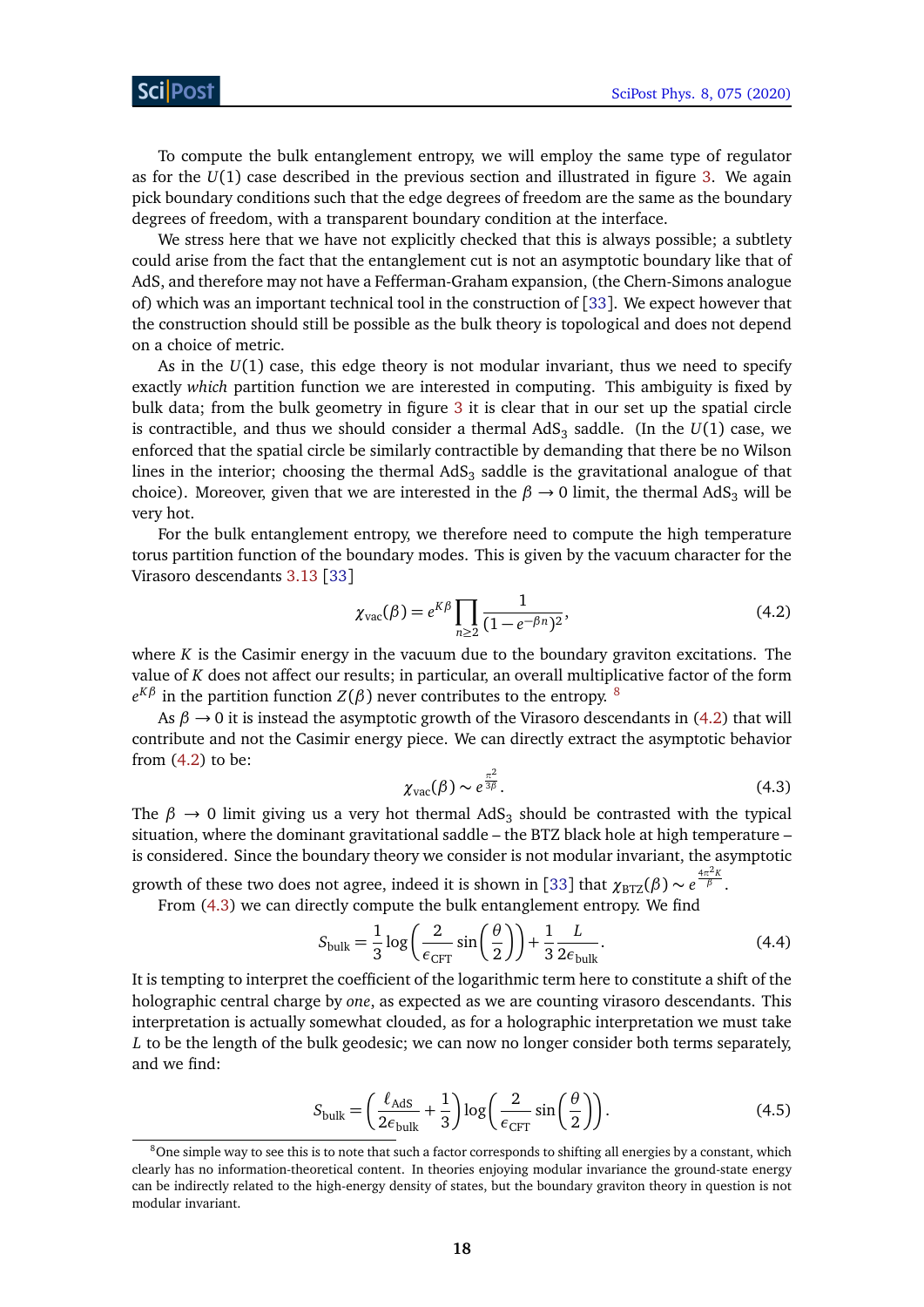We now see that it is difficult to disentangle a finite shift from the UV divergent contribution. We comment on this further in the conclusion.

## <span id="page-19-0"></span>**5 Discussion**

In this paper, we considered the bulk entanglement entropy of gauge fields and gravitons in AdS $_{3}/\mathrm{CFT}_2.$  The topological nature of the bulk EFT enabled us to explicitly compute the bulk entanglement entropy. We picked a regulator such that the dynamics on the entanglement cut are the same as the AdS boundary, along with a transparent boundary condition on the cut. Given this choice of regulator, we presented a concrete map to the extended Hilbert space, which is a finite temperature regularization. We were able to compute the bulk entanglement entropy in the vacuum for both gauge fields and gravitons, and found

<span id="page-19-1"></span>
$$
S_{\text{CFT}} = \frac{A}{4G_N} + S_{\text{bulk}} = \left(\frac{\ell_{\text{AdS}}}{2G_N} + \frac{c_{\text{top}}}{3} \frac{\ell_{\text{AdS}}}{\epsilon_{\text{bulk}}} + \frac{c_{\text{top}}}{3}\right) \log\left(\frac{2}{\epsilon_{\text{CFT}}} \sin\left(\frac{\theta}{2}\right)\right),\tag{5.1}
$$

where  $c_{\text{top}}$  counts the number of (boundary) degrees of freedom of the bulk effective field theory. For the photons, we also considered excited states given by acting with the current on the vacuum. The map to the extended Hilbert space yields a generalization of the thermofielddouble state, created by performing the euclidean path integral with an operator inserted. We computed the difference of the bulk entanglement entropy between the excited state and the vacuum. We found a perfect match with the CFT computation, providing a non-trivial check of the FLM formula. There are only very few explicit tests of the FLM formula and they either compute quantities fixed by conformal symmetry [[67](#page-29-2)] or require small interval expansions [[41,](#page-27-8) [68](#page-29-3)]. To the best of our knowledge, our result is the only test of the FLM formula that works for arbitrary interval size; it is however still somewhat kinematical in that the holographic dictionary does not involve dynamical bulk degrees of freedom.

In the remaining of this section, we discuss open questions and further directions.

### **Universality of constant terms in the bulk entanglement entropy?**

While the entanglement entropy is often divergent and therefore regulator dependent, it is known that certain terms in the cut-off expansion are universal and carry physical information (for example they can serve as monotonic *c*-functions). An example of such quantities are the coefficients of the log terms in even dimensions which encode the *A*-type anomaly. In odd dimensions, the universal terms are not related to an anomaly but can may also be related to monotonic functions along RG flows. Such an example is the constant term in a three-dimensional theory for the entanglement entropy of a disk, obtained from the mutual information of concentric disks [[69](#page-29-4)].

Our set-up studies the entanglement entropy of a three-dimensional bulk theory and it is therefore interesting to understand whether certain terms we computed are universal and carry physical information. The first type of term we encountered was a constant term in the *U*(1) Chern-Simons entanglement entropy [\(3.17\)](#page-13-0)

$$
S_{\text{top}} = \log S_{00}.\tag{5.2}
$$

This is the usual topological entanglement entropy, and in a generic gapped theory one can construct an entanglement geometry to extract this term.<sup>[9](#page-1-0)</sup> In our set-up where we consider Chern-Simons theory on a spatial disk with the entanglement cut intersecting the boundary

<sup>&</sup>lt;sup>9</sup>See e.g. the continuum discussion of [[27](#page-26-10)], who study the entanglement entropy of Chern-Simons theory on a spatial sphere, where the entangling surface is the hemisphere.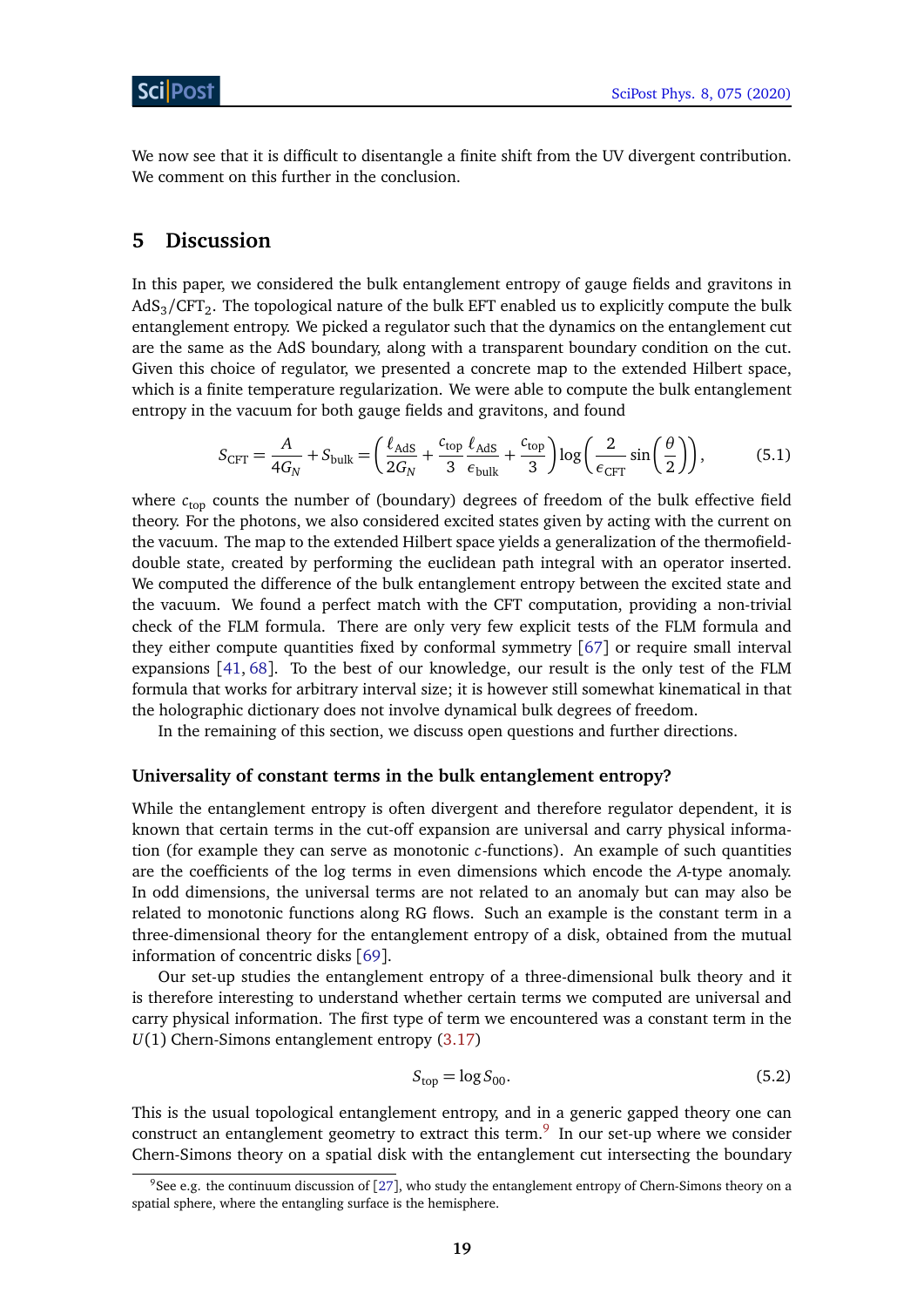circle, such a constant term is modified by rescaling the boundary cutoff; in other words, the topological term is contaminated with gapless modes arising from the boundary circle, and our setup is not well-suited for extracting the topological entanglement entropy.

We turn now to the gravitational interpretation of our results; examining the structure of [\(5.1\)](#page-19-1) it is tempting to interpret the divergent piece of our answer as a renormalization of Newton's constant of the form:

<span id="page-20-0"></span>
$$
\frac{1}{4G_N} \to \frac{1}{4G_N} + \frac{c_{\text{top}}}{12} \frac{1}{\epsilon_{\text{bulk}}},\tag{5.3}
$$

together with a modification of the relationship between the holographic central charge and (the running) Newton's constant:

<span id="page-20-1"></span>
$$
c = \frac{3\ell_{\text{AdS}}}{2G_N} + c_{\text{top}}.\tag{5.4}
$$

Written this way one is tempted to conclude that  $c_{top}$  is universal. This is somewhat dangerous, as we point out by noting a curiosity in the gravitational case, where in the scheme above we found that  $c_{top} = 1$  from counting Virasoro descendants. Note that the value of *K* in [\(4.2\)](#page-18-0) – i.e. the contribution to the Casimir energy from graviton fluctuations – can also be understood as a shift of the holographic central charge from the Brown-Henneaux value. Interestingly, a direct computation of *K* in [[33,](#page-27-2)[70](#page-29-5)] computed within zeta function regularization correspond to a shift of *c* by 13, and not 1. (At a calculational level this can be traced back to the lack of modular invariance of the virasoro character  $(4.2)$ .)<sup>[10](#page-1-0)</sup>

This cannot be considered a discrepancy, as the separation advocated in [\(5.3\)](#page-20-0) and [\(5.4\)](#page-20-1) cannot be made in a universal manner; there is no simple way to compare the regulator used in our computations (the radius of a small tube cut out from the bulk) from the zeta function regulator of [[33,](#page-27-2)[70](#page-29-5)]. It would be very interesting to find a way to compare these regulators (or find a different way to give universal meaning to  $G_N$  and  $c$  separately). On general grounds, it would be interesting to understand whether there exists a universal term in the entanglement entropy of three-dimensional theories for a spatial disk split in half. This would provide a path towards understanding the universality of the constant  $c_{\text{top}}$ .

#### **Excited boundary graviton states**

Just as for the photons, we can also consider excitations of the boundary gravitons. In particular, the states one would like to consider are then of the form  $T(0)|0\rangle .^{11}$  $T(0)|0\rangle .^{11}$  $T(0)|0\rangle .^{11}$  We would have to consider a 2*n*-point function of stress tensors to compute the entanglement entropy of this state relative to the vacuum. Although such correlators can be computed recursively, the resulting form is not nicely expressible in terms of a Haffnian, because the stress-tensor is not a Virasoro primary and there will be additional terms coming from the Schwarzian. Furthermore, it is not known how to proceed with the analytic continuation in this case. Similar conclusions also hold for non-Abelian (compact) gauge groups. In that case one would consider Kac-Moody current states  $J^a(0)$  |0 $\rangle$  labelled by an Lie algebra index *a*. The 2*n*-point functions are again fixed by symmetry, but due to non-trivial tensor structure, they are still complicated. We leave a more detailed study of these excited states for both compact and non-compact non-Abelian gauge groups and their entanglement entropy to future work.

 $10$ Note that the quantum corrections to the CFT entanglement entropy were computed in [[71](#page-29-6)] using the replica trick rather than the FLM formula, which yields a shift of the central charge by 13. Such a computation boils down to evaluating the sphere partition function, which is UV-regulated the same way as in [[33,](#page-27-2)[70](#page-29-5)]. It is therefore expected that it picks up a shift by 13.

<sup>&</sup>lt;sup>11</sup>We are grateful to Sagar Lokhande for early discussion and collaboration on this point.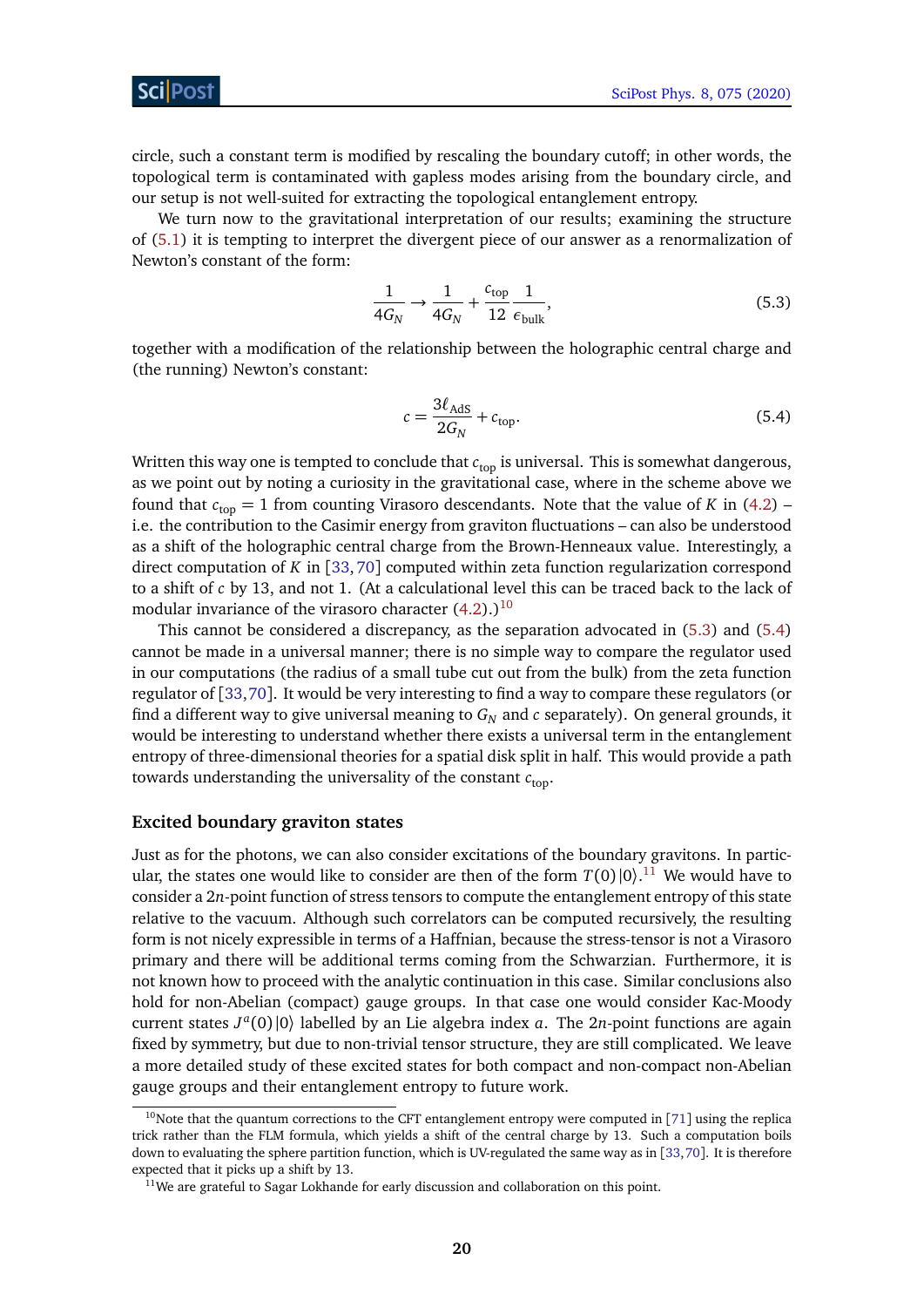## $CFT_E$  **vs.**  $CFT_B$

We emphasize that in principle, there are two "skin" CFTs in our setup: one living on the entanglement cut , CFT<sub>E</sub>, and one living on the physical AdS boundary, CFT<sub>B</sub>. Their properties arise from distinct physical considerations:  $CFT<sub>F</sub>$  arises from the properties of the UV cutoff regulating the bulk topological theory, whereas  $CFT<sub>B</sub>$  arises from the boundary conditions at the AdS boundary. Thus in principle they might be different. If they are distinct, then a full specification of the problem requires both a description of the two CFTs, as well as a description of how they join together. The universal data characterizing this joining is that of a conformal interface between the two CFTs. We discuss a simple example where  $\text{CFT}_E$  and  $\text{CFT}_B$  can differ by by considering a doubled Chern-Simons theory (whose edge modes form a *non*-chiral boson) in Appendix [A.2.](#page-23-0)

In fact, in certain cases it is possible to gap out  $CFT<sub>E</sub>$  entirely. Whether or not this is possible is equivalent to asking whether a general topological phase can admit a gapped boundary. The general case of a collection of Abelian gauge fields *A<sup>I</sup>* has been discussed in [[24,](#page-26-7) [25](#page-26-8)]. This depends on algebraic properties of the matrix  $K_{IJ}$  coupling together the Chern-Simons gauge fields. If  $\text{CFT}_E$  is gapped then rather than specify an interface between  $\text{CFT}_E$  and  $\text{CFT}_B$  we should simply specify a boundary state that terminates  $\mathrm{CFT}_B ;$  in this case the region of the CFT torus that results in the  $\frac{L}{\epsilon_{\text{bulk}}}$  contribution would vanish. (This of course does not mean that the entanglement entropy is finite; there will be other non-universal contributions that do not arise from the considerations of this paper).

Finally, we find it interesting that in the AdS/CFT context, this suggests that the set of possible ways to factorize the Hilbert space at an entanglement cut in three-dimensional quantum gravity can be understood by classifying all possible boundary states and conformal interfaces in the edge theory of [[33](#page-27-2)]. We feel this deserves further study.

## **Acknowledgments**

We are grateful to Maissam Barkeshli, Jan de Boer, Diptarka Das, Thomas Dumitrescu, Steve Giddings, Diego Hofman, Kristan Jensen, Sagar Lokhande, Marcos Marino, Edward Mazenc, Onkar Parrikar, Gabor Sarosi, Ronak Soni and Simon Ross for helpful discussions. AB is partly supported by the NWO VENI grant 680-47-464 / 4114. JK is supported by the Simons Foundation. NI is supported in part by the STFC under consolidated grant ST/L000407/1.

## <span id="page-21-0"></span>**A Known facts about Abelian Chern-Simons theories**

In this appendix we review some features of Abelian Chern-Simons theories. See, for instance [[58,](#page-28-9) [59,](#page-28-10) [72](#page-29-7)] for more details.

### <span id="page-21-1"></span>**A.1** *U*(1) **chiral Chern-Simons theory**

On a manifold *M* with boundary *∂ M*, the *U*(1) Chern-Simons action

$$
S_{CS}[A] = \frac{k}{4\pi} \int A \wedge dA,\tag{A.1}
$$

must be supplemented with a boundary term in order to obtain a well-defined variational principle. Assuming the boundary to be flat 2d space labeled by complex coordinates  $(z, \overline{z})$ ,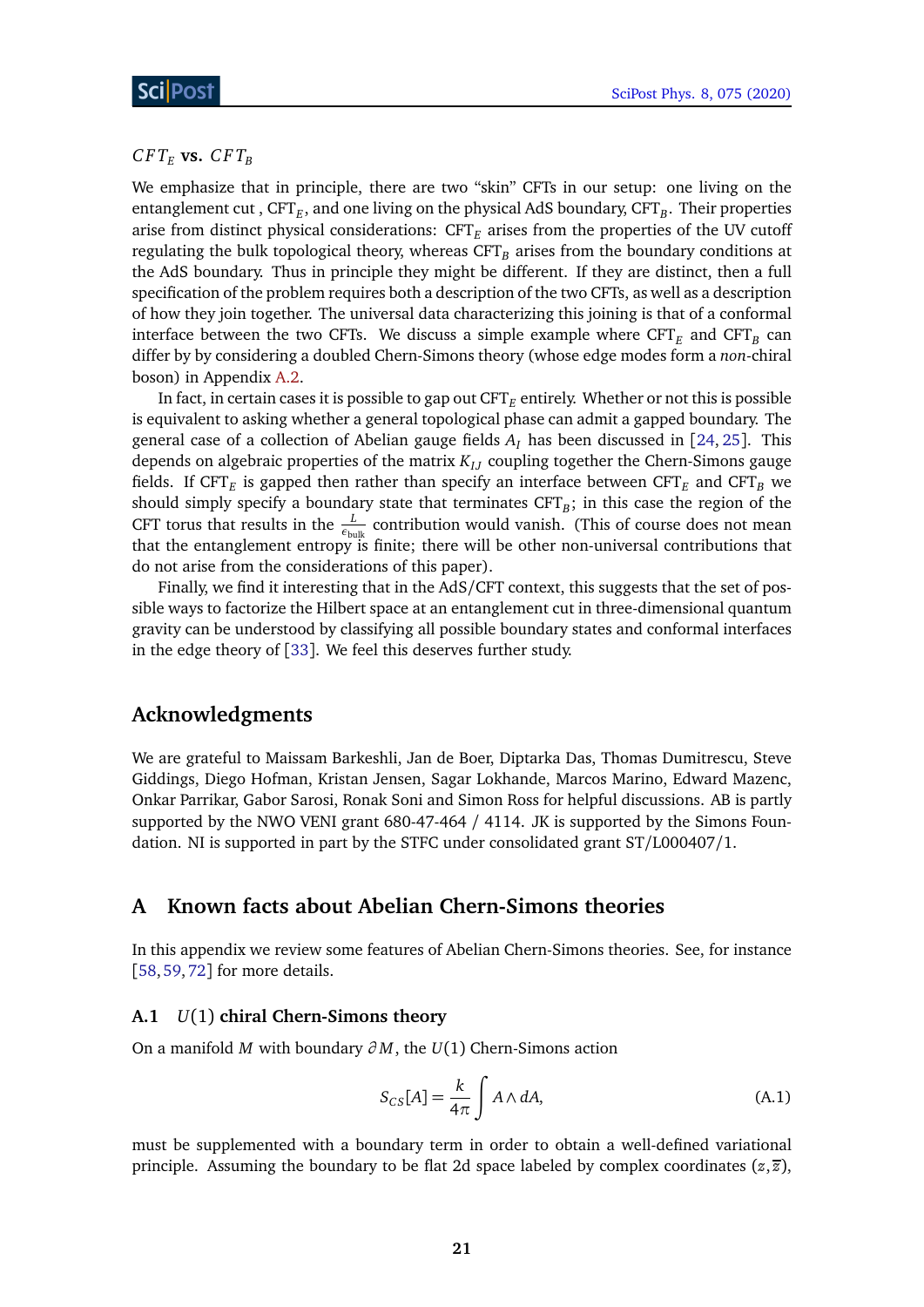we take this boundary term to be:

<span id="page-22-0"></span>
$$
S[A] = S_{CS}[A] + \frac{k}{4\pi} \int_{\partial \mathcal{M}} dz d\bar{z} A_z A_{\bar{z}},
$$
 (A.2)

such that the on-shell variation of the total action is

<span id="page-22-2"></span>
$$
\delta S[A] = \frac{k}{2\pi} \int_{\partial \mathcal{M}} dz d\bar{z} A_z \delta A_{\bar{z}}.
$$
 (A.3)

Thus  $A_{\overline{z}}$  is the source and  $\frac{k}{2\pi}A_z$  is the response. For a well-defined variational principle we now demand  $δA_{\overline{z}} = 0$ .

The combined action [\(A.2\)](#page-22-0) defines a chiral boson living on the boundary. To understand this, consider a fully gauge-fixed potential  $\overline{A}$  in the bulk so that  $A = \overline{A} + d\phi$ , with  $\phi$  a gauge parameter. [\(A.2\)](#page-22-0) is not quite gauge-invariant:

$$
S[\overline{A} + d\phi] = S[\overline{A}] + \frac{k}{2\pi} \int_{\partial \mathcal{M}} dz d\overline{z} \left( \overline{A}_{\overline{z}} \partial \phi + \frac{1}{2} \partial \phi \overline{\partial} \phi \right).
$$
 (A.4)

Thus we see that the putative gauge mode  $\phi$  has acquired dynamics on the boundary, i.e. the 2d kinetic term associated with a scalar field. The boundary condition translates into  $\bar{\partial} \phi = 0$ . Our normalization of this kinetic term is non-standard; this is because the periodicity of the boson is always  $2π$  from the compactness condition [\(3.3\)](#page-8-3). The bulk CS action has a boundary mode that is a *chiral* boson, whose holomorphic part couples to the external source  $A_{\overline{z}}$  in precisely the expected manner. The conventionally normalized Kac-Moody current is given by

$$
j = k \partial \phi. \tag{A.5}
$$

<span id="page-22-1"></span>A more careful canonical quantization of Chern-Simons theory on  $D^2 \times \mathbb{R}$  gives the same result [[58](#page-28-9)]. Perturbative excitations of *φ* map to the modes of the Kac-Moody current via [\(A.5\)](#page-22-1).

The boson  $\phi$  is periodic with period  $2\pi$ ; we may thus also consider states where  $\phi$  winds around the boundary. In particular, consider an excitation where *φ* winds through 2*π*; from  $(A.5)$  this maps to a state with  $U(1)$  charge *k*. In the language of the edge boson, this state is created by the chiral vertex operator  $e^{ik\phi(z)}$ . Note that in this state  $\phi$  winds around a cycle that shrinks in the bulk, and thus there will be a bulk radius where  $A \sim d\phi$  naively becomes ill-defined. This corresponds to a properly quantized (and thus unobservable) Dirac string carrying 2*π* flux, and as usual should be considered non-singular. It is an allowable state in the spectrum.

This can be contrasted with states where  $\phi$  winds instead only through a fraction of its full range; from the point of view of the *U*(1) charge algebra, they are constructed by operators of the form  $e^{im\phi}$ ,  $m \in \{1, \dots k-1\}$ . Interpreted in terms of gauge field data alone these states are indeed singular: rather they correspond to the insertion of a bulk Wilson line. This bulk Wilson line is necessarily characterized by extra data (i.e. the mass of the associated particle, etc.), presumably arising from the UV completion of the bulk theory. One can also show that from their coupling to the bulk Chern-Simons field they acquire an anomalous dimension  $h_{\text{anom}} = \frac{m^2}{2k}$  $\frac{m}{2k}$ , and thus are generically non-local operators unless this fractional spin is compensated by some extra dynamics (e.g. a coupling to an *anti*-holomorphic gauge field, etc.).

Groups of *k* of these minimally charged Wilson lines can combine on a bulk magnetic monopole and vanish; in the chiral operator language, this means that the product of *k* minimal vertex operators fuses to give a charge *k chiral* vertex operator, which is now a part of the symmetry algebra. In other words, the *k*-fold Wilson line is now a descendant.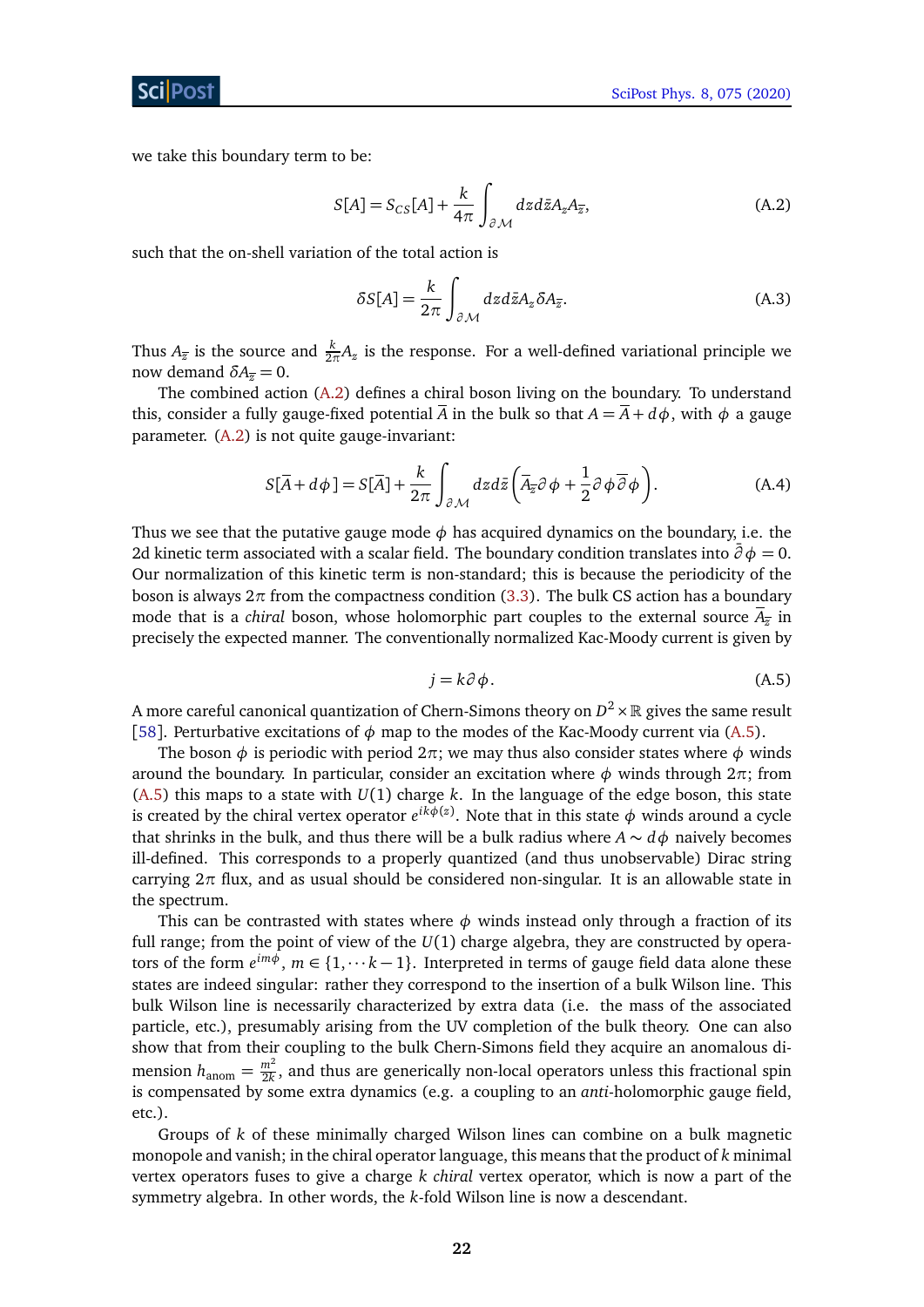#### <span id="page-23-0"></span>**A.2 Doubled Chern-Simons theory**

Let us now consider a Chern-Simons action consisting of two gauge fields *B* and *C*:

$$
S[B, C] = \frac{k}{2\pi} \int B \wedge dC.
$$
 (A.6)

Unlike [\(3.2\)](#page-8-4), this theory is parity-invariant. It is roughly equivalent to two copies of [\(3.2\)](#page-8-4) with opposite level. Holographically it contains both holomorphic and anti-holomorphic currents that can be assembled into a single *U*(1) current *j*.

Just as above, this bulk action must be supplemented with a boundary action; here we follow the discussion of [[73](#page-29-8)], who studied similar theories in a higher-dimensional context. Consider the following boundary term:

$$
S = S[B, C] + \frac{g^2}{2} \frac{k}{2\pi} \int_{\partial \mathcal{M}} B \wedge \star_2 B.
$$
 (A.7)

Here *g* is a non-universal parameter that is associated with the choice of boundary conditions. Now an on-shell variation of the action results in

$$
\delta S = -\frac{k}{2\pi} \int_{\partial \mathcal{M}} B \wedge (C - g^2 \star_2 \delta B). \tag{A.8}
$$

This prompts us to identify a current *j* and a source *a* as

$$
j = \frac{k}{2\pi} \star_2 B, \qquad a = C - g^2 \star_2 B.
$$
 (A.9)

Note that here both of the two components of *j* are independent, and it contains both holomorphic and antiholomorphic pieces. In the absence of the source  $a = 0$ , the bulk equations of motion  $dB = dC = 0$  imply

$$
d \star_2 j = dj = 0,\tag{A.10}
$$

which we recognize as the simultaneous conservation of the axial and vector currents (or, equivalently, holomorphic and anti-holomorphic) currents. These simultaneous conservation equations actually immediately imply the existence of a boundary boson [[74,](#page-29-9) [75](#page-29-10)]; to make manifest its emergence from bulk gauge redundancy, it is again instructive to write  $B = \overline{B} + d\phi$ , with  $\phi$  a compact gauge parameters. We then find, analogously to [\(A.4\)](#page-22-2):

$$
S = S[\overline{B}, C] + \frac{k}{2\pi} \int_{\partial M} \left( \frac{g^2}{2} d\phi \wedge \star_2 d\phi + a \wedge d\phi \right). \tag{A.11}
$$

Here *φ* is unconstrained, and it is thus a regular *non*-chiral boson propagating on the boundary. Here the current *j* is

$$
j = \frac{k}{2\pi} \star d\phi. \tag{A.12}
$$

Note that here the radius of the boson can be tuned by continuously adjusting the parameter *g*. In fact, this theory can be gapped out entirely by adding terms of the form cos(*kφ*) to the boundary action. Our discussion of the Chern-Simons theory did not contain any such free nonuniversal parameters; this arose as we insisted on boundary Lorenz invariance. In applications to the FQHE boundary Lorentz invariance is relaxed and the velocity of the boundary mode is then also adjustable.

Using this doubled Chern-Simons theory, it is easy to understand different choices for CFT*<sup>E</sup>* and CFT<sub>B</sub>. As we showed in the above, the boundary theory is that of a single unconstrained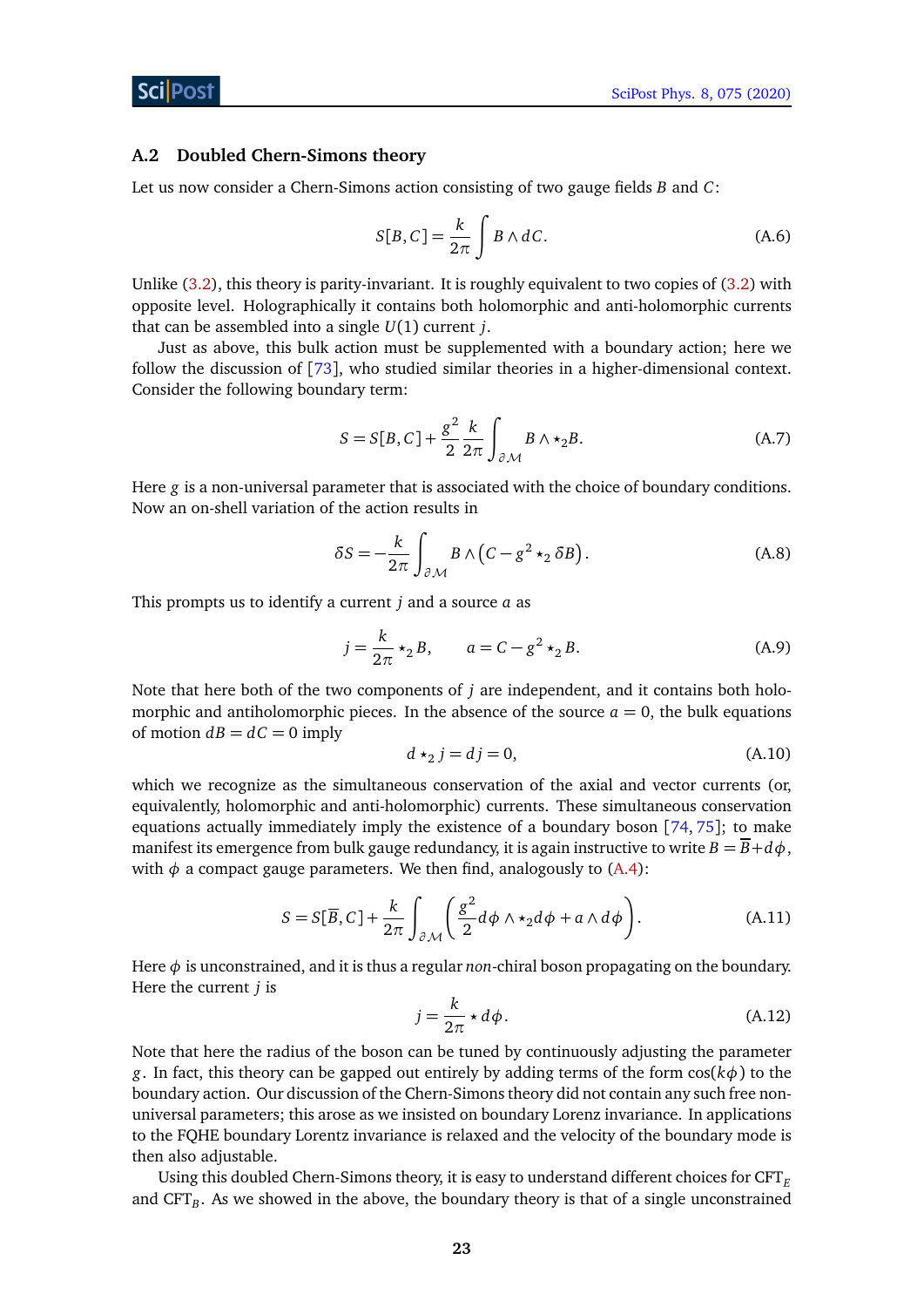compact scalar φ with period  $2π$ . Here *g* is a non-universal parameter – the boson radius – that can be freely adjusted. Thus it is perfectly possible to imagine (e.g.) that  $CFT<sub>E</sub>$  has a value  $g_{\it E}$  and CFT $_{\it B}$  has a distinct value  $g_{\it B}$ ; this is a particularly simple case where the two CFTs are different in that they describe a non-chiral boson with distinct radii.

We briefly sketch how the computation of the vacuum entanglement entropy would proceed in such a case. We are now computing the entanglement entropy on a torus that is made of two annular regions joined together; one annular region is inhabited with a boson with a radius  $g_E$ , and the other annuluar region is inhabited by a boson with radius  $g_B$ . The two annuli are joined by a radius-changing conformal interface, as described in [[76](#page-29-11)]. As the central charge is the same on both sides of the interface, it is easy to see that the Cardy limit of the partition function on the torus will still take the form [\(3.17\)](#page-13-0), except with an extra non-universal contribution that is a function of  $g_E, g_B$ . It would be interesting if such a contribution could be extracted in a numerical study of a system defined on the lattice.

# <span id="page-24-0"></span>**B Entanglement entropy computation from wave-functions in Chern-Simons theory**

Let us study the entanglement entropy of the vacuum. In this case, we are interested in computing the partition function of Chern-Simons theory on a solid torus, whose boundary is a  $\mathbb{T}^2$ with modular parameter *τ*,

$$
\tau = \frac{i\pi}{\log\left(\frac{2}{\epsilon_F}\sin\left(\frac{\theta}{2}\right)\right)}.\tag{B.1}
$$

Let us begin by studying the wavefunctional for *U*(1) Chern-Simons theory on a solid torus. Besides the dependence on  $\tau$  and the gauge field on the boundary torus, these wavefunctionals also depend on a label *r*. This label is associated to the number of Wilson lines inserted in the bulk and takes values between 0 and *k*. From the boundary point of view it labels the different irreps of the extended u(1) Kac-Moody algebra at level *k*. To write the wavefunctionals, we choose complex coordinates  $z$  on the torus and choose  $A_{\bar{z}}$  as our coordinate of the wavefunction. We will furthermore decompose the gauge field on the torus as

$$
A_{\bar{z}} = \partial_{\bar{z}} \chi + \frac{i\pi}{\tau_2} a. \tag{B.2}
$$

In terms of this data, the wavefunctionals are given by [[77](#page-29-12)],

$$
\Psi_r[A_{\bar{z}};\tau] = \frac{1}{\eta(\tau)} \vartheta \begin{bmatrix} r/k \\ 0 \end{bmatrix} (ka|k\tau) \exp\left(\frac{k\pi}{2\tau_2} a^2\right) \exp\left(\frac{ik}{4\pi} \int d^2 z \partial_z \chi \partial_{\bar{z}} \chi\right). \tag{B.3}
$$

To compute the vacuum entanglement entropy, we only need this wavefunctional at the origin, *Ψ*<sub>*r*</sub>[0; *τ*]. An immediate problem here is that in our set-up *τ* → *i*0<sup>+</sup> and since such limits of theta functions are a bit tricky, we will rewrite *Ψ<sup>r</sup>* [0;*τ*], using standard transformation rules of the theta and dedekind eta functions, as

$$
\Psi_r[0; \tau] = \frac{1}{\sqrt{k}\eta(-1/\tau)} \vartheta \begin{bmatrix} 0\\0 \end{bmatrix} \left(\frac{r}{k} \middle| \frac{-1}{k\tau} \right). \tag{B.4}
$$

Notice that the wavefunctional is only modular invariant for  $k = 1$  and  $r = 0$ . The entanglement entropy computation now amounts to computing,

$$
S_{EE}^{\text{vac}} = \lim_{n \to 1} \frac{1}{1 - n} \log \left( \frac{\Psi_r[0, n\tau]}{\Psi_r[0, \tau]^n} \right).
$$
 (B.5)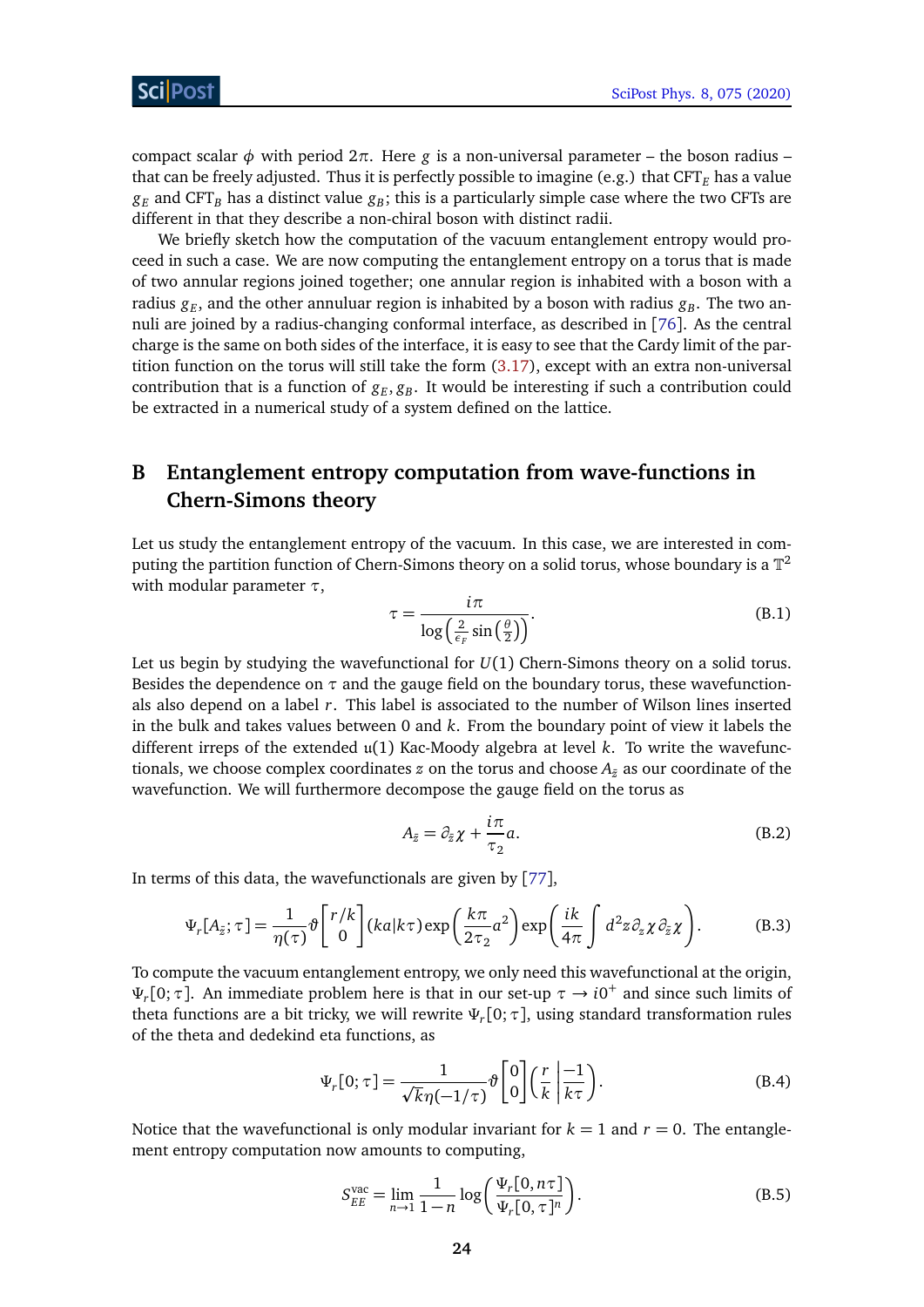Using that as  $Im(\tau) \rightarrow 0^+,$ 

$$
\eta(-1/\tau) \to e^{-\frac{\pi i}{12\tau}}, \quad \vartheta \begin{bmatrix} 0\\0 \end{bmatrix} \left(\frac{r}{k} \middle| \frac{-1}{k\tau} \right) \to 1,\tag{B.6}
$$

we find that the entanglement entropy of the vacuum is given by

<span id="page-25-0"></span>
$$
S_{EE}^{\text{vac}} = \frac{1}{6} \log \left( \frac{2}{\epsilon_F} \sin \left( \frac{\theta}{2} \right) \right) - \frac{1}{2} \log k. \tag{B.7}
$$

The first term in this expression is the usual expression that we expect for a  $c = 1/2$  conformal field theory. The second piece is the topological entanglement entropy and is independent of what type *r* of anyon is inserted in the bulk. This is to be expected, since  $S_{\text{top}} = \log(S_0^r)$  for a type *r* anyon and  $S_0^r = 1/\sqrt{k}$  for the chiral free boson, which is indeed independent of *r*.

## **References**

- <span id="page-25-1"></span>[1] A. Kitaev and J. Preskill, *Topological entanglement entropy*, Phys. Rev. Lett. **96**, 110404 (2006), doi:10.1103/[PhysRevLett.96.110404.](http://dx.doi.org/10.1103/PhysRevLett.96.110404)
- <span id="page-25-2"></span>[2] M. Levin and X.-G. Wen, *Detecting topological order in a ground state wave function*, Phys. Rev. Lett. **96**, 110405 (2006), doi:10.1103/[PhysRevLett.96.110405.](http://dx.doi.org/10.1103/PhysRevLett.96.110405)
- <span id="page-25-3"></span>[3] H. Casini and M. Huerta, *A finite entanglement entropy and the c-theorem*, Phys. Lett. B **600**, 142 (2004), doi:10.1016/[j.physletb.2004.08.072.](http://dx.doi.org/10.1016/j.physletb.2004.08.072)
- [4] H. Casini and M. Huerta, *Renormalization group running of the entanglement entropy of a circle*, Phys. Rev. D **85**, 125016 (2012), doi:10.1103/[PhysRevD.85.125016.](http://dx.doi.org/10.1103/PhysRevD.85.125016)
- <span id="page-25-4"></span>[5] H. Casini, E. Testé and G. Torroba, *Markov property of the conformal field theory vacuum and the a theorem*, Phys. Rev. Lett. **118**, 261602 (2017), doi:10.1103/[PhysRevLett.118.261602.](http://dx.doi.org/10.1103/PhysRevLett.118.261602)
- <span id="page-25-5"></span>[6] T. Faulkner, R. G. Leigh, O. Parrikar and H. Wang, *Modular Hamiltonians for deformed half-spaces and the averaged null energy condition*, J. High Energy Phys. **09**, 038 (2016), doi:10.1007/[JHEP09\(2016\)038.](http://dx.doi.org/10.1007/JHEP09(2016)038)
- <span id="page-25-6"></span>[7] S. Balakrishnan, T. Faulkner, Z. U. Khandker and H. Wang, *A general proof of the quantum null energy condition*, J. High Energy Phys. **09**, 020 (2019), doi:10.1007/[JHEP09\(2019\)020.](http://dx.doi.org/10.1007/JHEP09(2019)020)
- <span id="page-25-7"></span>[8] S. Ryu and T. Takayanagi, *Holographic derivation of entanglement entropy from the anti– de Sitter space/conformal field theory correspondence*, Phys. Rev. Lett. **96**, 181602 (2006), doi:10.1103/[PhysRevLett.96.181602.](http://dx.doi.org/10.1103/PhysRevLett.96.181602)
- <span id="page-25-8"></span>[9] T. Faulkner, A. Lewkowycz and J. Maldacena, *Quantum corrections to holographic entanglement entropy*, J. High Energy Phys. **11**, 074 (2013), doi:10.1007/[JHEP11\(2013\)074.](http://dx.doi.org/10.1007/JHEP11(2013)074)
- <span id="page-25-9"></span>[10] W. Donnelly, *Decomposition of entanglement entropy in lattice gauge theory*, Phys. Rev. D **85**, 085004 (2012), doi:10.1103/[PhysRevD.85.085004.](http://dx.doi.org/10.1103/PhysRevD.85.085004)
- [11] H. Casini, M. Huerta and J. Alejandro Rosabal, *Remarks on entanglement entropy for gauge fields*, Phys. Rev. D **89**, 085012 (2014), doi:10.1103/[PhysRevD.89.085012.](http://dx.doi.org/10.1103/PhysRevD.89.085012)
- [12] Đ. Radičević, *Notes on entanglement in abelian gauge theories* (2014), [arXiv:1404.1391.](https://arxiv.org/abs/1404.1391)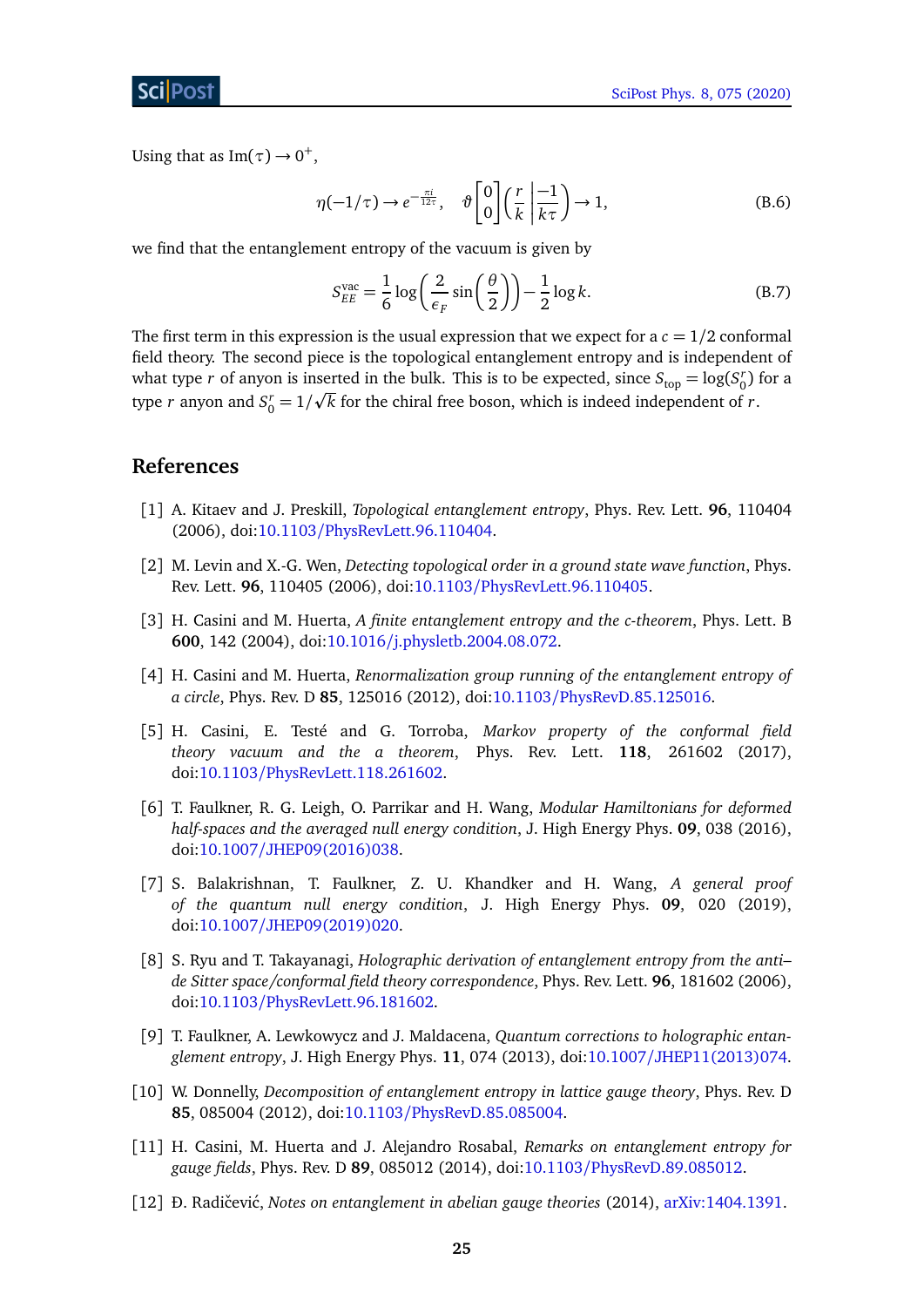- <span id="page-26-5"></span>[13] W. Donnelly, *Entanglement entropy and nonabelian gauge symmetry*, Class. Quantum Grav. **31**, 214003 (2014), doi:10.1088/[0264-9381](http://dx.doi.org/10.1088/0264-9381/31/21/214003)/31/21/214003.
- [14] S. Ghosh, R. M. Soni and S. P. Trivedi, *On the entanglement entropy for gauge theories*, J. High Energy Phys. **09**, 069 (2015), doi:10.1007/[JHEP09\(2015\)069.](http://dx.doi.org/10.1007/JHEP09(2015)069)
- [15] R. M. Soni and S. P. Trivedi, *Aspects of entanglement entropy for gauge theories*, J. High Energy Phys. **01**, 136 (2016), doi:10.1007/[JHEP01\(2016\)136.](http://dx.doi.org/10.1007/JHEP01(2016)136)
- <span id="page-26-0"></span>[16] W. Donnelly and A. C. Wall, *Geometric entropy and edge modes of the electromagnetic field*, Phys. Rev. D **94**, 104053 (2016), doi:10.1103/[PhysRevD.94.104053.](http://dx.doi.org/10.1103/PhysRevD.94.104053)
- <span id="page-26-1"></span>[17] D. L. Jafferis, A. Lewkowycz, J. Maldacena and S. Josephine Suh, *Relative entropy equals bulk relative entropy*, J. High Energy Phys. **06**, 004 (2016), doi:10.1007/[JHEP06\(2016\)004.](http://dx.doi.org/10.1007/JHEP06(2016)004)
- [18] J. Camps, *Superselection sectors of gravitational subregions*, J. High Energy Phys. **01**, 182 (2019), doi:10.1007/[JHEP01\(2019\)182.](http://dx.doi.org/10.1007/JHEP01(2019)182)
- [19] J. Kirklin, *Unambiguous phase spaces for subregions*, J. High Energy Phys. **03**, 116 (2019), doi:10.1007/[JHEP03\(2019\)116.](http://dx.doi.org/10.1007/JHEP03(2019)116)
- <span id="page-26-2"></span>[20] J. Camps, *The parts of the gravitational field* (2019), [arXiv:1905.10121.](https://arxiv.org/abs/1905.10121)
- <span id="page-26-3"></span>[21] V. Benedetti and H. Casini, *Entanglement entropy of linearized gravitons in a sphere*, Phys. Rev. D **101**, 045004 (2020), doi:10.1103/[PhysRevD.101.045004.](http://dx.doi.org/10.1103/PhysRevD.101.045004)
- <span id="page-26-4"></span>[22] P. V. Buividovich and M. I. Polikarpov, *Entanglement entropy in lattice gauge theories*, Proc. Sci. Confinement **8**, 039 (2008) doi:10.22323/[1.077.0039,](http://dx.doi.org/10.22323/1.077.0039) and J. Phys. A: Math. Theor. **42**, 304005 (2009) doi:10.1088/[1751-8113](http://dx.doi.org/10.1088/1751-8113/42/30/304005)/42/30/304005.
- <span id="page-26-6"></span>[23] W. Donnelly and L. Freidel, *Local subsystems in gauge theory and gravity*, J. High Energy Phys. **09**, 102 (2016), doi:10.1007/[JHEP09\(2016\)102.](http://dx.doi.org/10.1007/JHEP09(2016)102)
- <span id="page-26-7"></span>[24] M. Levin, *Protected edge modes without symmetry*, Phys. Rev. X **3**, 021009 (2013), doi:10.1103/[PhysRevX.3.021009.](http://dx.doi.org/10.1103/PhysRevX.3.021009)
- <span id="page-26-8"></span>[25] M. Barkeshli, C.-M. Jian and X.-L. Qi, *Classification of topological defects in Abelian topological states*, Phys. Rev. B **88**, 241103 (2013), doi:10.1103/[PhysRevB.88.241103.](http://dx.doi.org/10.1103/PhysRevB.88.241103)
- <span id="page-26-9"></span>[26] X.-L. Qi, H. Katsura and A. W. W. Ludwig, *General relationship between the entanglement spectrum and the edge state spectrum of topological quantum states*, Phys. Rev. Lett. **108**, 196402 (2012), doi:10.1103/[PhysRevLett.108.196402.](http://dx.doi.org/10.1103/PhysRevLett.108.196402)
- <span id="page-26-10"></span>[27] S. Dong, E. Fradkin, R. G. Leigh and S. Nowling, *Topological entanglement entropy in Chern-Simons theories and quantum Hall fluids*, J. High Energy Phys. **05**, 016 (2008), doi:10.1088/[1126-6708](http://dx.doi.org/10.1088/1126-6708/2008/05/016)/2008/05/016.
- [28] J. Cano, T. L. Hughes and M. Mulligan, *Interactions along an entanglement cut in 2+1D Abelian topological phases*, Phys. Rev. B **92**, 075104 (2015), doi:10.1103/[PhysRevB.92.075104.](http://dx.doi.org/10.1103/PhysRevB.92.075104)
- [29] J. R. Fliss, X. Wen, O. Parrikar, C.-T. Hsieh, B. Han, T. L. Hughes and R. G. Leigh, *Interface contributions to topological entanglement in abelian Chern-Simons theory*, J. High Energy Phys. **09**, 056 (2017), doi:10.1007/[JHEP09\(2017\)056.](http://dx.doi.org/10.1007/JHEP09(2017)056)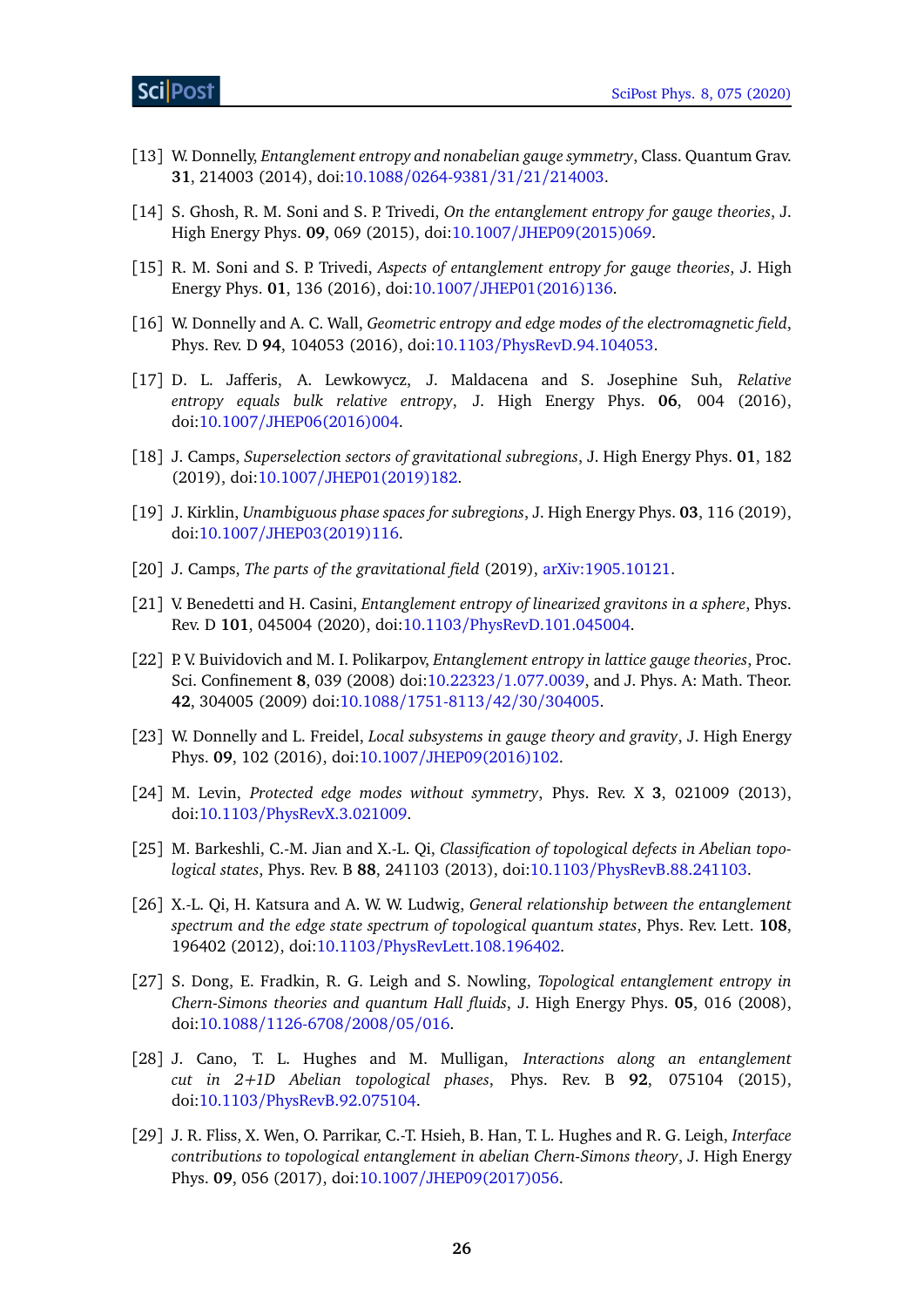- [30] G. Wong, *A note on entanglement edge modes in Chern Simons theory*, J. High Energy Phys. **08**, 020 (2018), doi:10.1007/[JHEP08\(2018\)020.](http://dx.doi.org/10.1007/JHEP08(2018)020)
- <span id="page-27-0"></span>[31] D. Das and S. Datta, *Universal features of left-right entanglement entropy*, Phys. Rev. Lett. **115**, 131602 (2015), doi:10.1103/[PhysRevLett.115.131602.](http://dx.doi.org/10.1103/PhysRevLett.115.131602)
- <span id="page-27-1"></span>[32] J. D. Brown and M. Henneaux, *Central charges in the canonical realization of asymptotic symmetries: An example from three dimensional gravity*, Commun. Math. Phys. **104**, 207 (1986), doi:10.1007/[BF01211590.](http://dx.doi.org/10.1007/BF01211590)
- <span id="page-27-2"></span>[33] J. Cotler and K. Jensen, *A theory of reparameterizations for AdS<sup>3</sup> gravity*, J. High Energy Phys. **02**, 079 (2019), doi:10.1007/[JHEP02\(2019\)079.](http://dx.doi.org/10.1007/JHEP02(2019)079)
- <span id="page-27-3"></span>[34] J. Lou, C. Shen and L.-Y. Hung, *Ishibashi states, topological orders with boundaries and topological entanglement entropy. Part I*, J. High Energy Phys. **04**, 017 (2019), doi:10.1007/[JHEP04\(2019\)017.](http://dx.doi.org/10.1007/JHEP04(2019)017)
- <span id="page-27-4"></span>[35] C. Shen, J. Lou and L.-Y. Hung, *Ishibashi states, topological orders with boundaries and topological entanglement entropy. Part II. Cutting through the boundary*, J. High Energy Phys. **11**, 168 (2019), doi:10.1007/[JHEP11\(2019\)168.](http://dx.doi.org/10.1007/JHEP11(2019)168)
- <span id="page-27-5"></span>[36] P.-G. Rozon, P.-A. Bolteau and W. Witczak-Krempa, *Geometric entanglement in integer quantum Hall states with boundaries* (2019), [arXiv:1911.11128.](https://arxiv.org/abs/1911.11128)
- <span id="page-27-6"></span>[37] D. Louis Jafferis and D. K. Kolchmeyer, *Entanglement entropy in Jackiw-Teitelboim gravity* (2019), [arXiv:1911.10663.](https://arxiv.org/abs/1911.10663)
- <span id="page-27-7"></span>[38] P. Calabrese and J. Cardy, *Entanglement entropy and conformal field theory*, J. Phys. A: Math. Theor. **42**, 504005 (2009), doi:10.1088/[1751-8113](http://dx.doi.org/10.1088/1751-8113/42/50/504005)/42/50/504005.
- <span id="page-27-11"></span>[39] F. Castilho Alcaraz, M. Ibáñez Berganza and G. Sierra, *Entanglement of lowenergy excitations in conformal field theory*, Phys. Rev. Lett. **106**, 201601 (2011), doi:10.1103/[PhysRevLett.106.201601.](http://dx.doi.org/10.1103/PhysRevLett.106.201601)
- [40] G. Sárosi and T. Ugajin, *Relative entropy of excited states in two dimensional conformal field theories*, J. High Energy Phys. **07**, 114 (2016), doi:10.1007/[JHEP07\(2016\)114.](http://dx.doi.org/10.1007/JHEP07(2016)114)
- <span id="page-27-8"></span>[41] A. Belin, N. Iqbal and S. F. Lokhande, *Bulk entanglement entropy in perturbative excited states*, SciPost Phys. **5**, 024 (2018), doi:10.21468/[SciPostPhys.5.3.024.](http://dx.doi.org/10.21468/SciPostPhys.5.3.024)
- <span id="page-27-9"></span>[42] P. Calabrese and J. Cardy, *Entanglement entropy and quantum field theory*, J. Stat. Mech.: Theor. Exp. P06002 (2004), doi:10.1088/[1742-5468](http://dx.doi.org/10.1088/1742-5468/2004/06/P06002)/2004/06/P06002.
- <span id="page-27-10"></span>[43] A. Belin, A. Maloney and S. Matsuura, *Holographic phases of Rényi entropies*, J. High Energy Phys. **12**, 050 (2013), doi:10.1007/[JHEP12\(2013\)050.](http://dx.doi.org/10.1007/JHEP12(2013)050)
- [44] A. Belin, L.-Y. Hung, A. Maloney and S. Matsuura, *Charged Rényi entropies and holographic superconductors*, J. High Energy Phys. **01**, 059 (2015), doi:10.1007/[JHEP01\(2015\)059.](http://dx.doi.org/10.1007/JHEP01(2015)059)
- [45] A. Belin, C. A. Keller and I. G. Zadeh, *Genus two partition functions and Rényi entropies of large c conformal field theories*, J. Phys. A: Math. Theor. **50**, 435401 (2017), doi:10.1088/[1751-8121](http://dx.doi.org/10.1088/1751-8121/aa8a11)/aa8a11.
- [46] X. Dong, S. Maguire, A. Maloney and H. Maxfield, *Phase transitions in 3D gravity and fractal dimension*, J. High Energy Phys. **05**, 080 (2018), doi:10.1007/[JHEP05\(2018\)080.](http://dx.doi.org/10.1007/JHEP05(2018)080)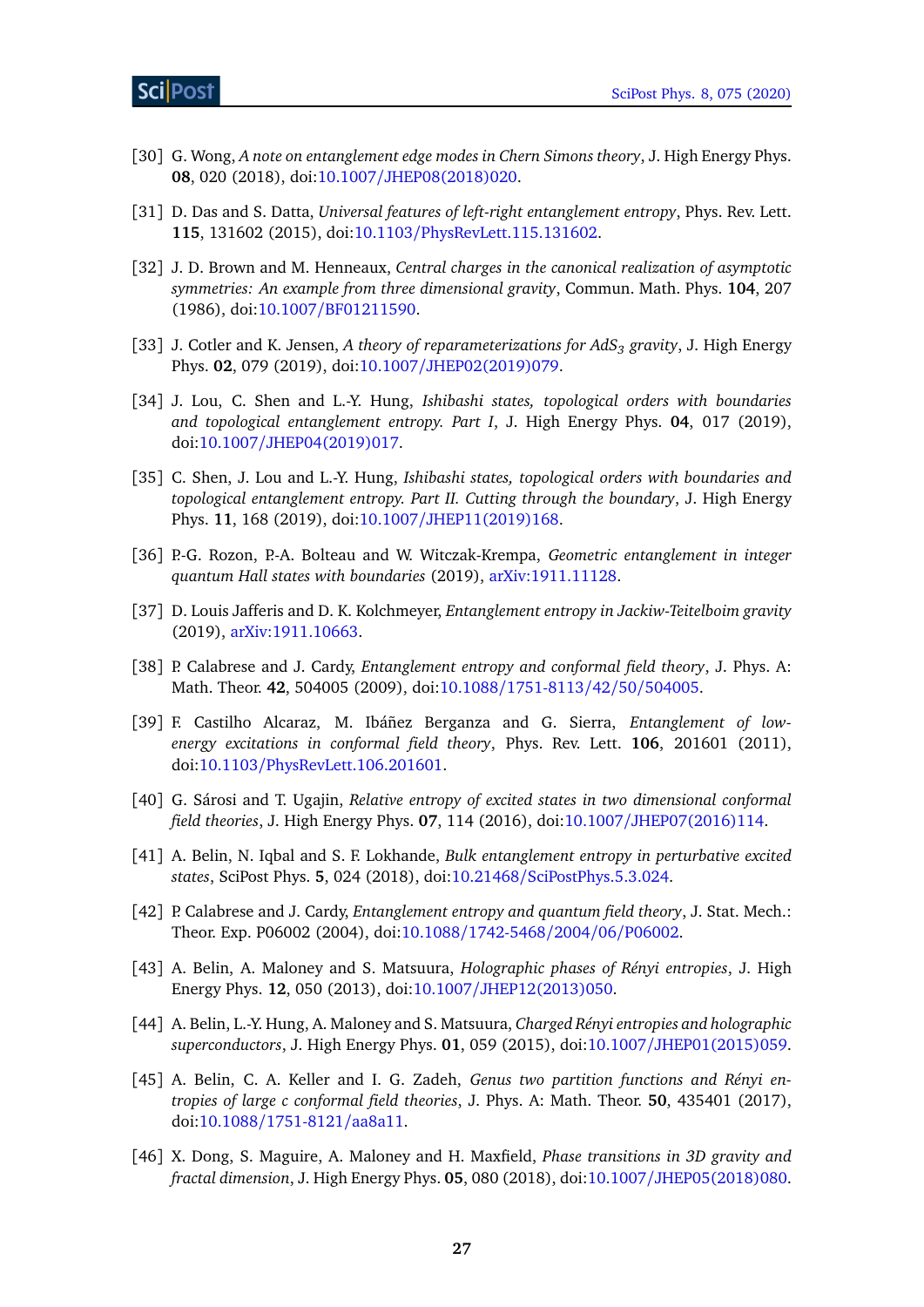- <span id="page-28-0"></span>[47] H. R. Hampapura, A. Lawrence and S. Stanojevic, *Phase transitions in the Rényi entropies of a 2+1D large-N interacting vector model*, Phys. Rev. B **100**, 134412 (2019), doi:10.1103/[PhysRevB.100.134412.](http://dx.doi.org/10.1103/PhysRevB.100.134412)
- <span id="page-28-1"></span>[48] M. Ibáñez Berganza, F. Castilho Alcaraz and G. Sierra, *Entanglement of excited states in critical spin chains*, J. Stat. Mech. P01016 (2012), doi[:10.1088](http://dx.doi.org/10.1088/1742-5468/2012/01/P01016)/1742- 5468/2012/01/[P01016.](http://dx.doi.org/10.1088/1742-5468/2012/01/P01016)
- [49] F. H. L. Essler, A. M. Läuchli and P. Calabrese, *Shell-filling effect in the entanglement entropies of spinful fermions*, Phys. Rev. Lett. **110**, 115701 (2013), doi:10.1103/[PhysRevLett.110.115701.](http://dx.doi.org/10.1103/PhysRevLett.110.115701)
- [50] P. Calabrese, F. H. L. Essler, and A. M. Läuchli, *Entanglement entropies of the quarter filled Hubbard model*, J. Stat. Mech. Theory Exp., P09025 (2014), doi[:10.1088](http://dx.doi.org/10.1088/1742-5468/2014/09/P09025)/1742- 5468/2014/09/[P09025.](http://dx.doi.org/10.1088/1742-5468/2014/09/P09025)
- <span id="page-28-2"></span>[51] P. Ruggiero and P. Calabrese, *Relative entanglement entropies in 1+1-dimensional conformal field theories*, J. High Energy Phys. **02**, 039 (2017), doi:10.1007/[JHEP02\(2017\)039.](http://dx.doi.org/10.1007/JHEP02(2017)039)
- <span id="page-28-3"></span>[52] P. Kraus, *Lectures on black holes and the AdS3/CFT<sup>2</sup> correspondence* (2006), [arXiv:hep](https://arxiv.org/abs/hep-th/0609074)th/[0609074.](https://arxiv.org/abs/hep-th/0609074)
- <span id="page-28-5"></span>[53] C. A. Agón, M. Headrick, D. L. Jafferis and S. Kasko, *Disk entanglement entropy for a Maxwell field*, Phys. Rev. D **89**, 025018 (2014), doi:10.1103/[PhysRevD.89.025018.](http://dx.doi.org/10.1103/PhysRevD.89.025018)
- <span id="page-28-6"></span>[54] Đ. Radičević, *Entanglement in weakly coupled lattice gauge theories*, J. High Energy Phys. **04**, 163 (2016), doi:10.1007/[JHEP04\(2016\)163.](http://dx.doi.org/10.1007/JHEP04(2016)163)
- <span id="page-28-4"></span>[55] R. Dijkgraaf and E. Witten, *Topological gauge theories and group cohomology*, Commun. Math. Phys. **129**, 393 (1990), doi:10.1007/[BF02096988.](http://dx.doi.org/10.1007/BF02096988)
- <span id="page-28-7"></span>[56] I. Affleck and A. W. W. Ludwig, *The Fermi edge singularity and boundary condition changing operators*, J. Phys. A: Math. Gen. **27**, 5375 (1994), doi:10.1088/[0305-4470](http://dx.doi.org/10.1088/0305-4470/27/16/007)/27/16/007.
- <span id="page-28-8"></span>[57] C. Bachas, J. de Boer, R. Dijkgraaf and H. Ooguri, *Permeable conformal walls and holography*, J. High Energy Phys. **06**, 027 (2002), doi:10.1088/[1126-6708](http://dx.doi.org/10.1088/1126-6708/2002/06/027)/2002/06/027.
- <span id="page-28-9"></span>[58] S. Elitzur, G. Moore, A. Schwimmer and N. Seiberg, *Remarks on the canonical quantization of the Chern-Simons-Witten theory*, Nucl. Phys. B **326**, 108 (1989), doi[:10.1016](http://dx.doi.org/10.1016/0550-3213(89)90436-7)/0550- [3213\(89\)90436-7.](http://dx.doi.org/10.1016/0550-3213(89)90436-7)
- <span id="page-28-10"></span>[59] E. Witten, *Quantum field theory and the Jones polynomial*, Commun. Math. Phys. **121**, 351 (1989), doi:10.1007/[BF01217730.](http://dx.doi.org/10.1007/BF01217730)
- <span id="page-28-11"></span>[60] J. L. Cardy, *Operator content of two-dimensional conformally invariant theories*, Nucl. Phys. B **270**, 186 (1986), doi:10.1016/[0550-3213\(86\)90552-3.](http://dx.doi.org/10.1016/0550-3213(86)90552-3)
- <span id="page-28-12"></span>[61] E. Verlinde, *Fusion rules and modular transformations in 2D conformal field theory*, Nucl. Phys. B **300**, 360 (1988), doi:10.1016/[0550-3213\(88\)90603-7.](http://dx.doi.org/10.1016/0550-3213(88)90603-7)
- <span id="page-28-13"></span>[62] G. Moore and N. Seiberg, *Classical and quantum conformal field theory*, Commun. Math. Phys. **123**, 177 (1989) doi:10.1007/[BF01238857.](http://dx.doi.org/10.1007/BF01238857)
- <span id="page-28-14"></span>[63] M. Levin and X.-G. Wen, *Detecting topological order in a ground state wave function*, Phys. Rev. Lett. **96**, 110405 (2006) doi:10.1103/[PhysRevLett.96.110405.](http://dx.doi.org/10.1103/PhysRevLett.96.110405)